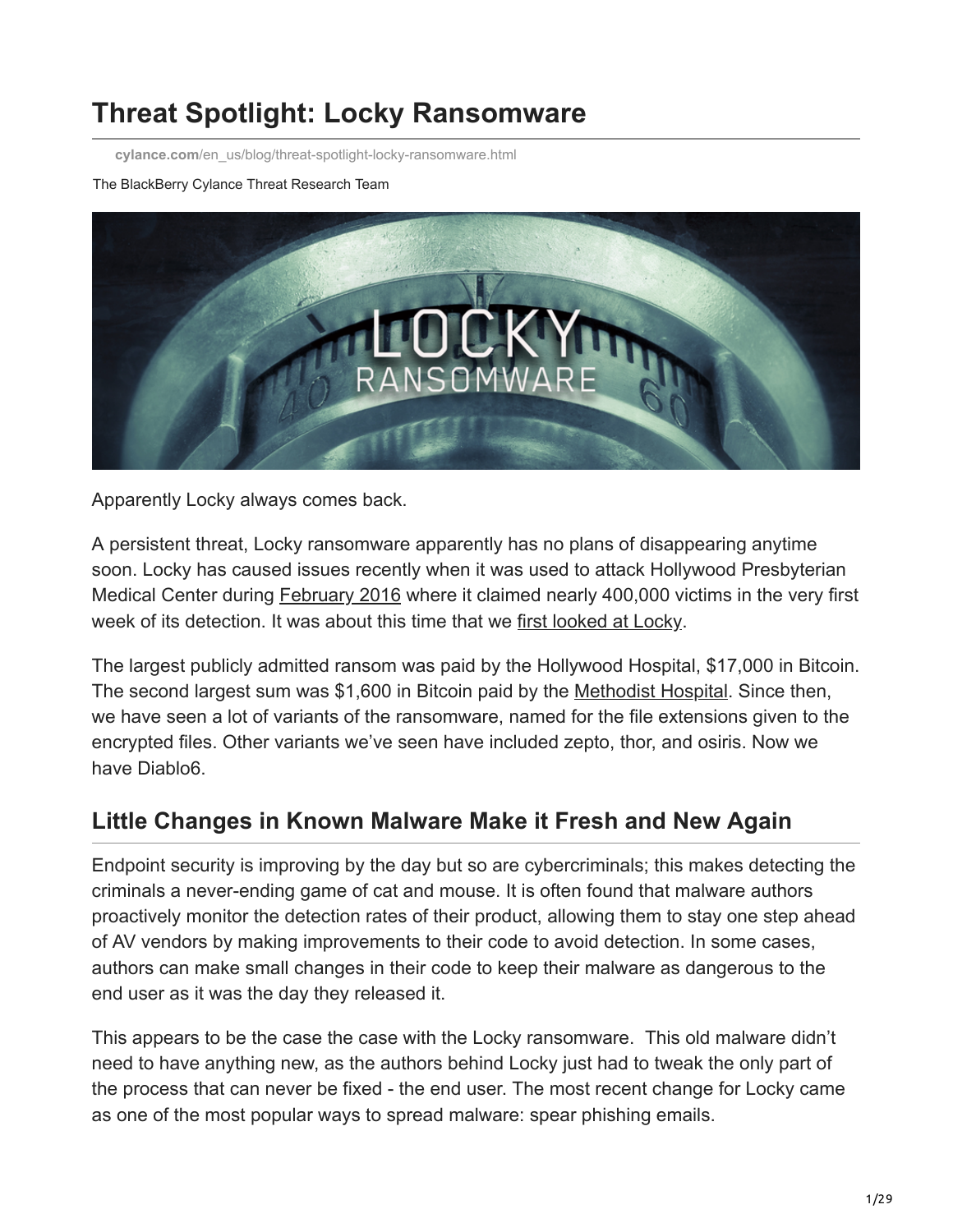In this blog post, a VBS file archived via zip is dissected showing the techniques used by threat actors to avoid detection.

# **Our Technical Teardown**

The original command-and-control server (C2) at the time of this writing is down, so I will be using [INetSim](http://www.inetsim.org/) to simulate the C2. INetSim is a Linux tool used to emulate common Internet services such as HTTP, HTTPS, DNS, and many others. Implemented on a [REMnux](https://remnux.org/) virtual machine in our lab environment, INetSim will serve as a fake DNS server. This allows for the VBS script to connect to its C2 at atesbocegianaokulu [dot] com/y872ff2f. Once the DNS request is made, INetSim will act as the C2 and serve the malicious payload.

The attack happens in two stages: The first stage is the spear phishing email that has a zip archive attached, pictured in Figure 1.a. Inside the archive is a VBS file with the same name as the archive, pictured in the Figure 1.b.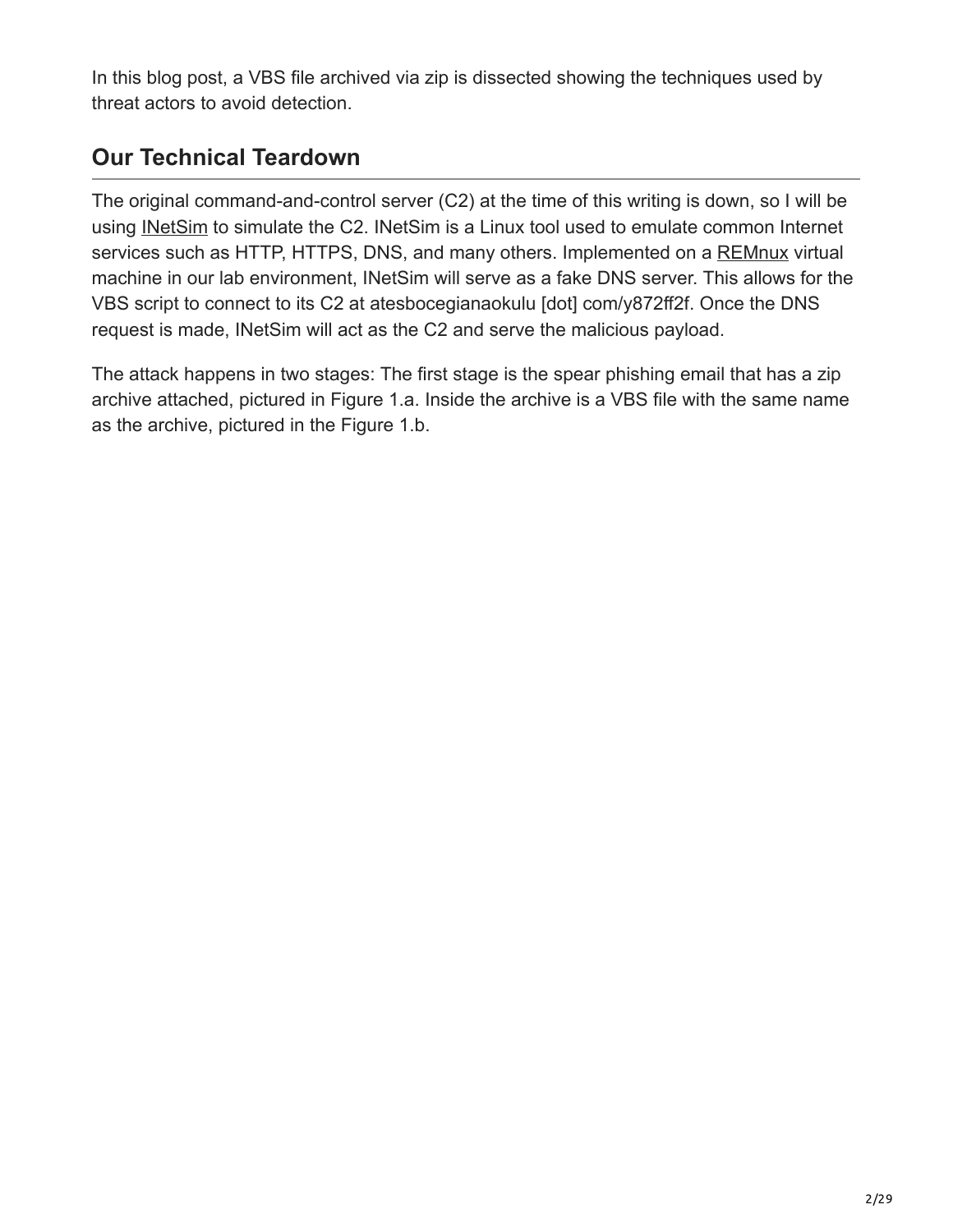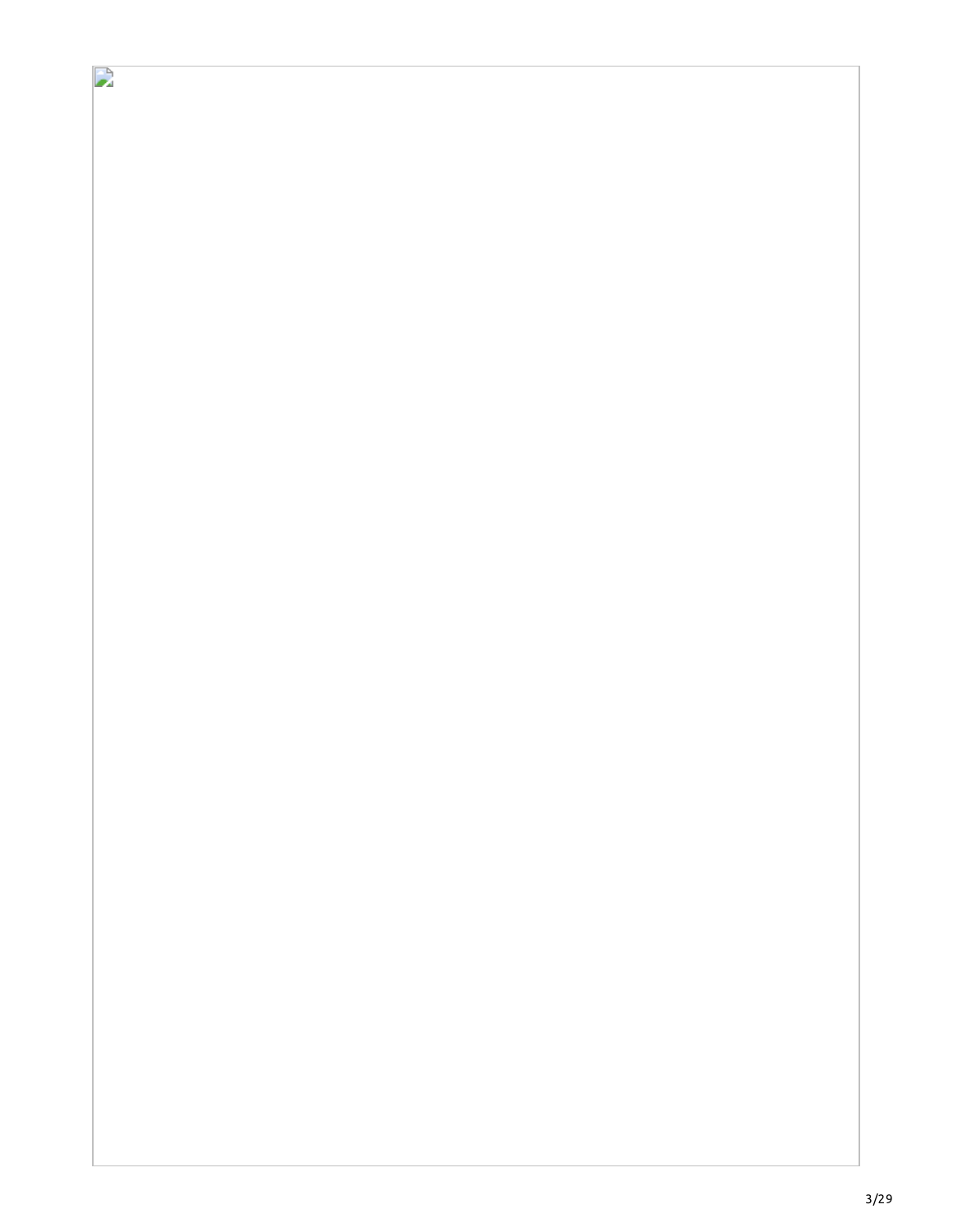*Figure 1.a - Phishing Email*

### $\overline{\phantom{a}}$

### *Figure 1.b - Zip File and VBS File*

When the victim decompresses the archive, and clicks on the file, the VBS script starts to run. The script tries to connect to the C2 and download the ransomware payload as seen in the Figure 2.a and Figure 2.b: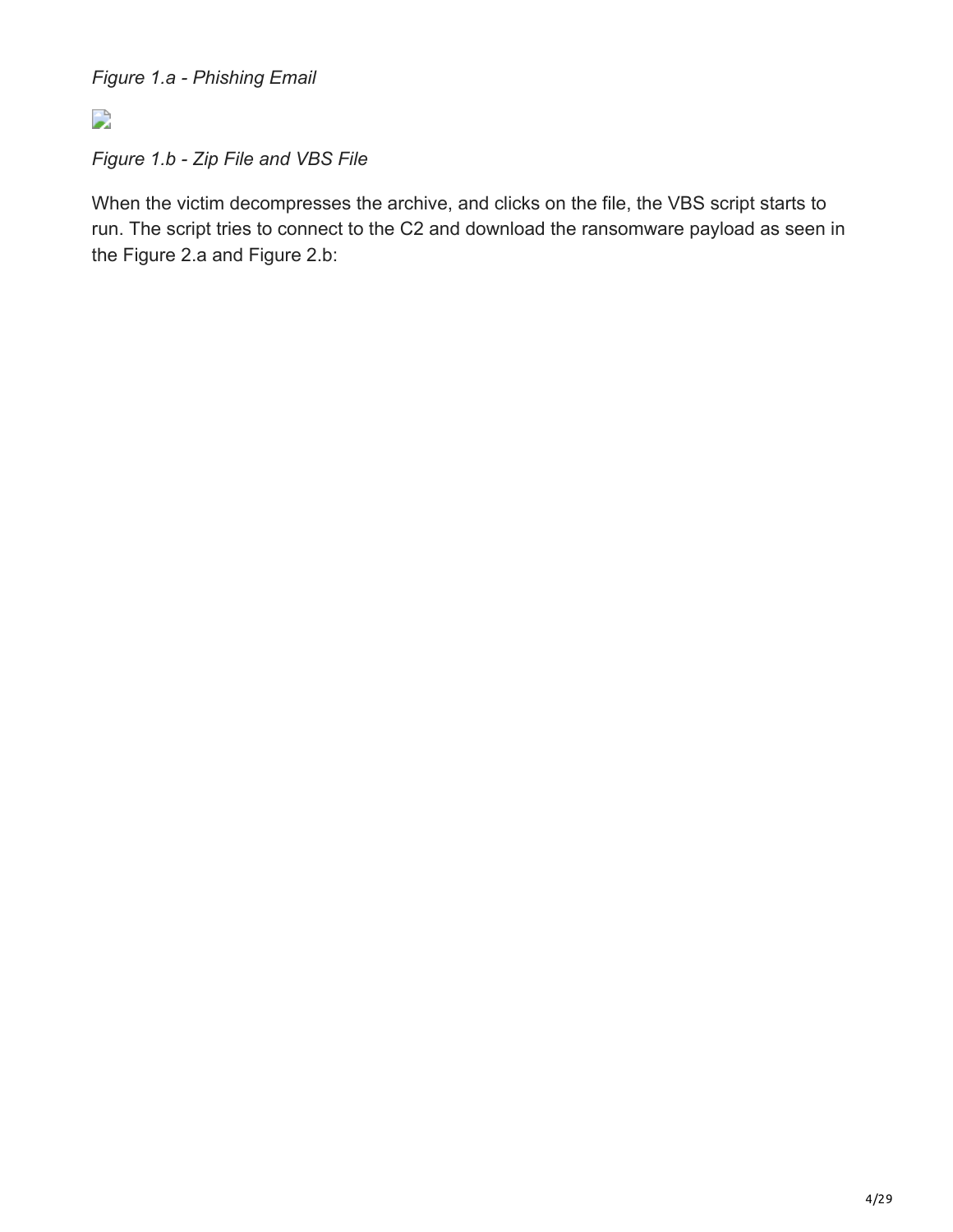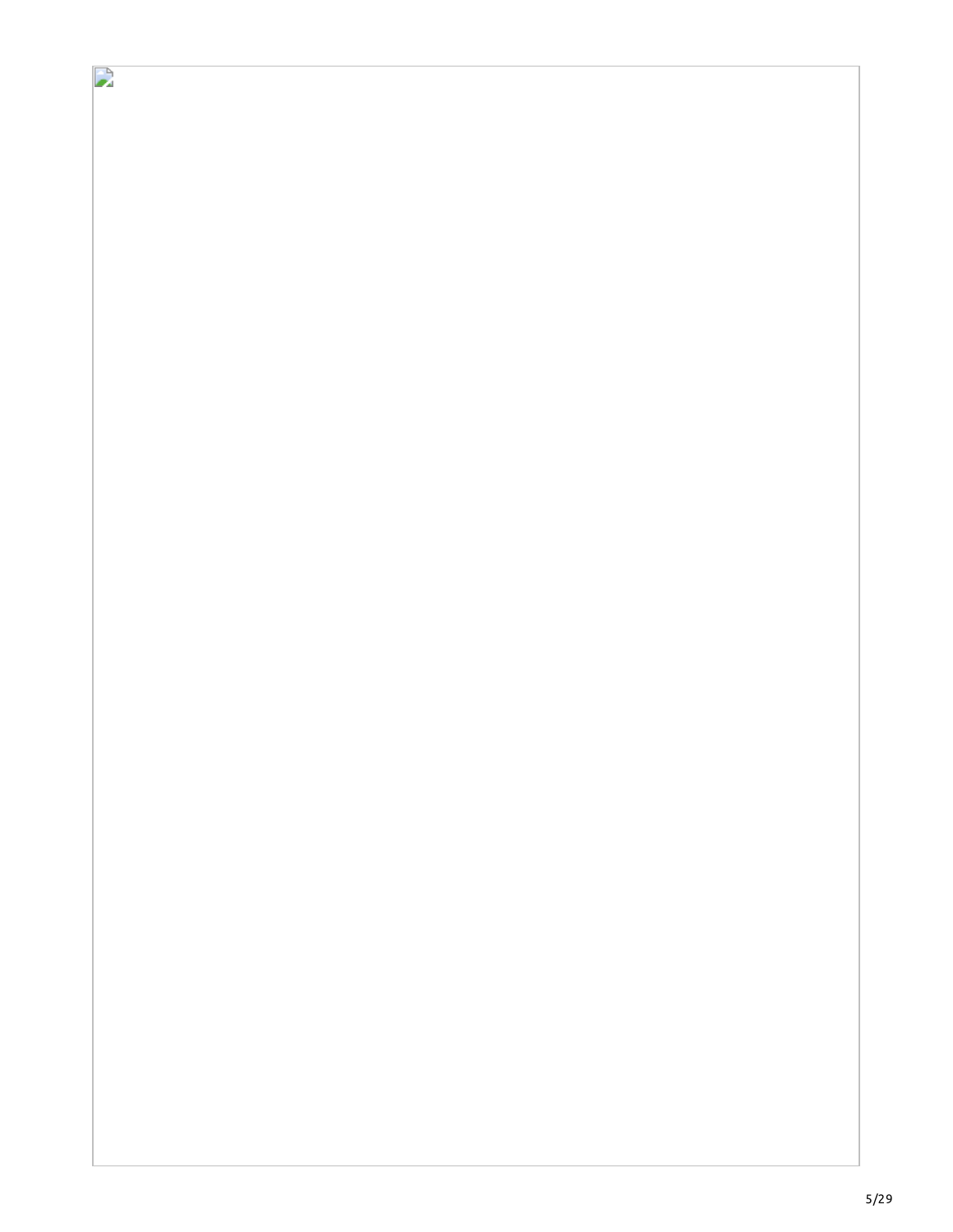*Figure 2.a - VBS script code:the code has two different C2s separated with a dash and the name of the payload. If the VBS script can't download the payload from the first C2 it tries to download it from the second one.*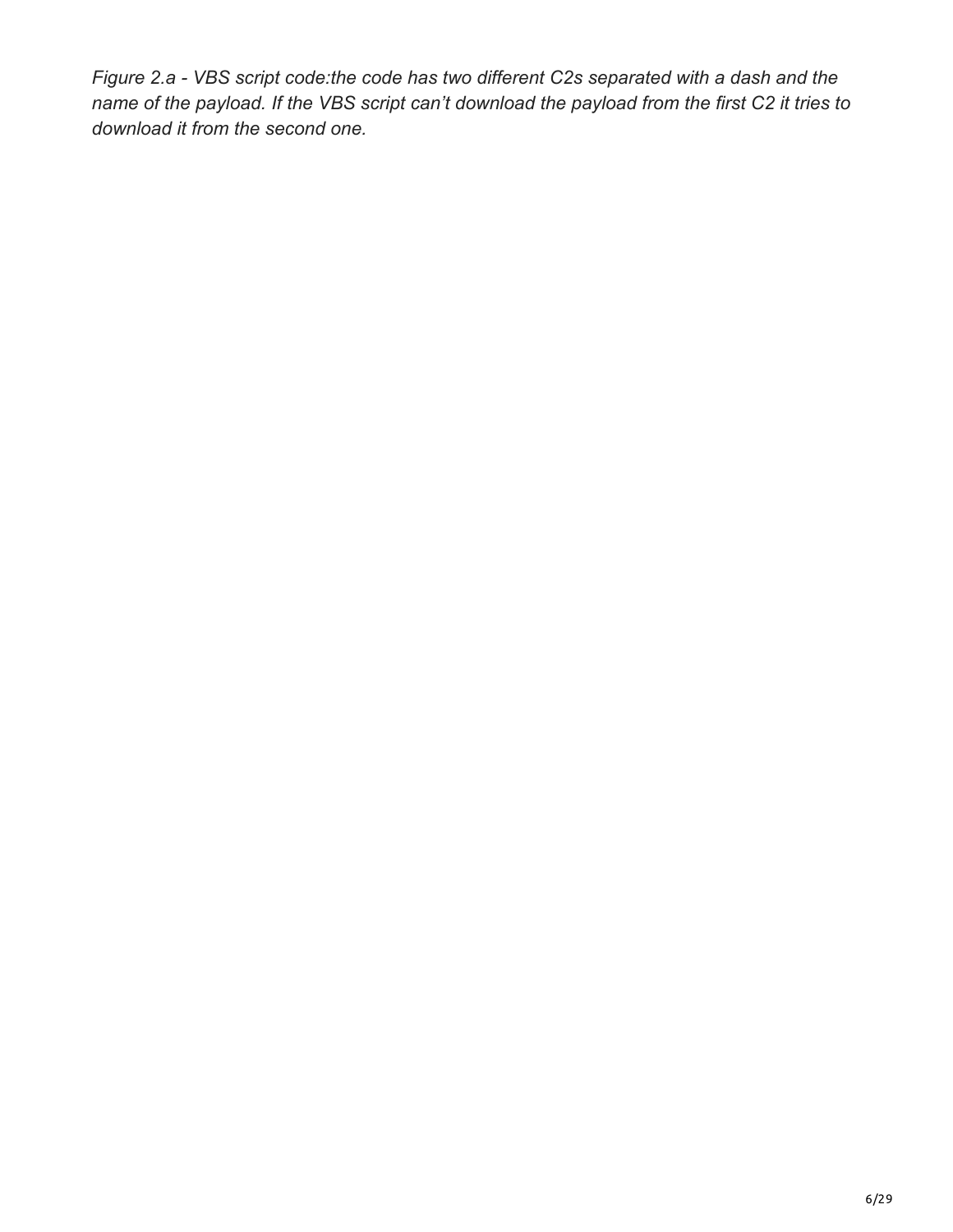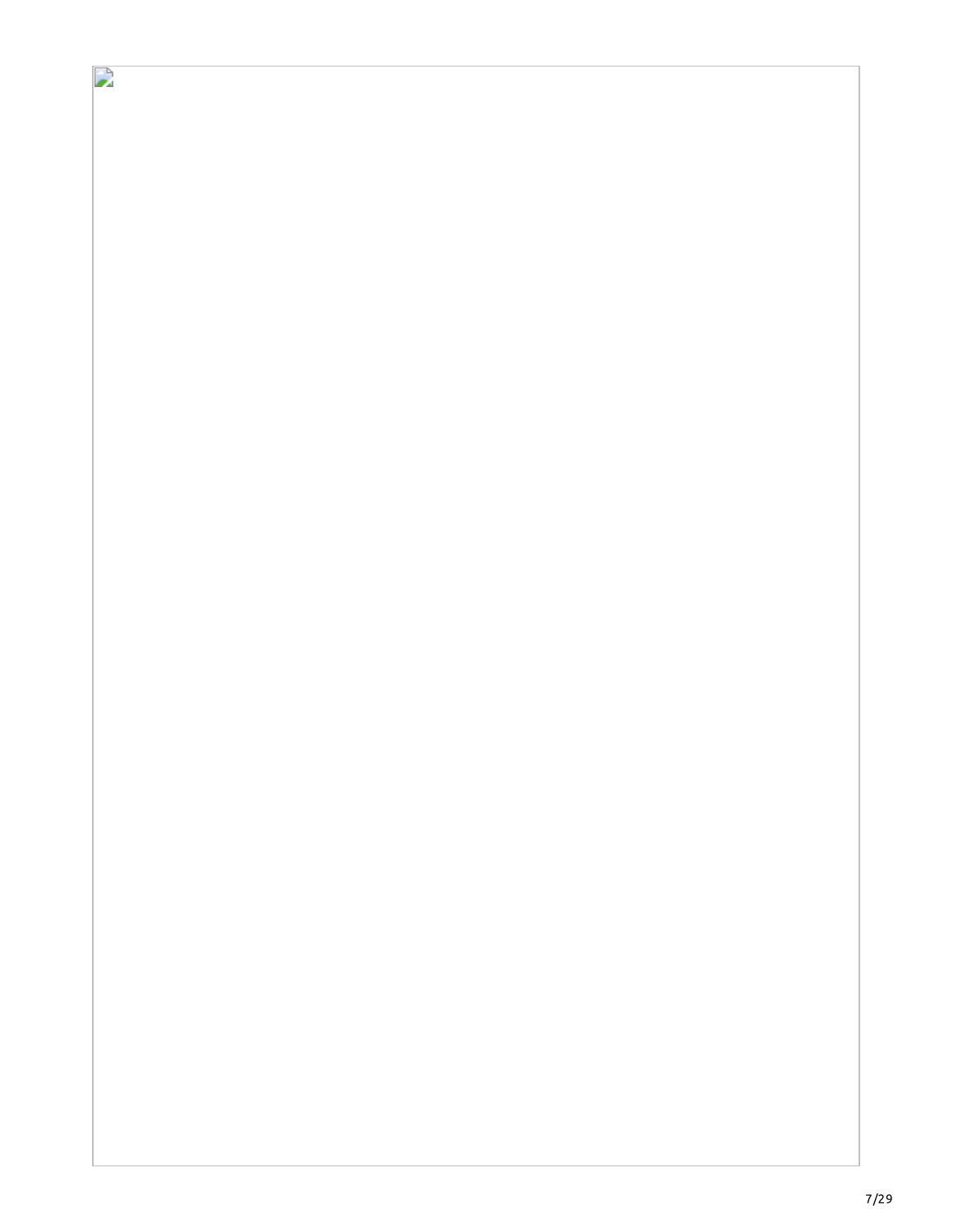#### *Figure 2.b - VBS Script Code New Name*

The word "Enterprise" in Figure 2.b is used to avoid the malicious code detection by static analysis in an attempt to make the end user think that it is a valid component of some sort of enterprise utility. At the same time, it uses the string to split the malicious instructions, the real instructions are:

### **Microsoft.XMLHTTP Adodb.streaM shell.Application Wscript.shell Process Get Temp Type Open Write ResponseBody Savetofile \GlNPcFUJR.exe http: //**

In Figure 3, the VBS script can be seen connecting to the C2 and downloading the payload.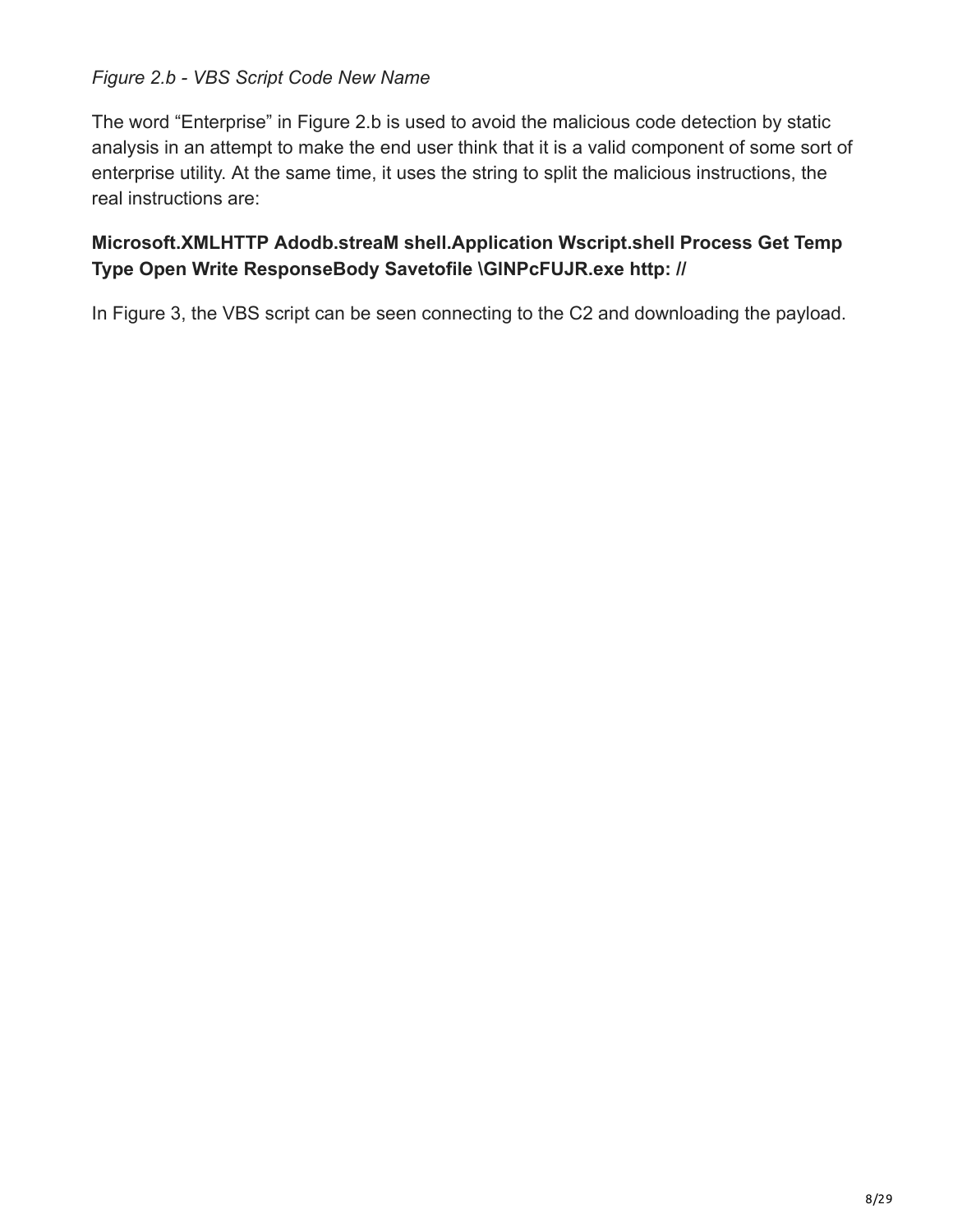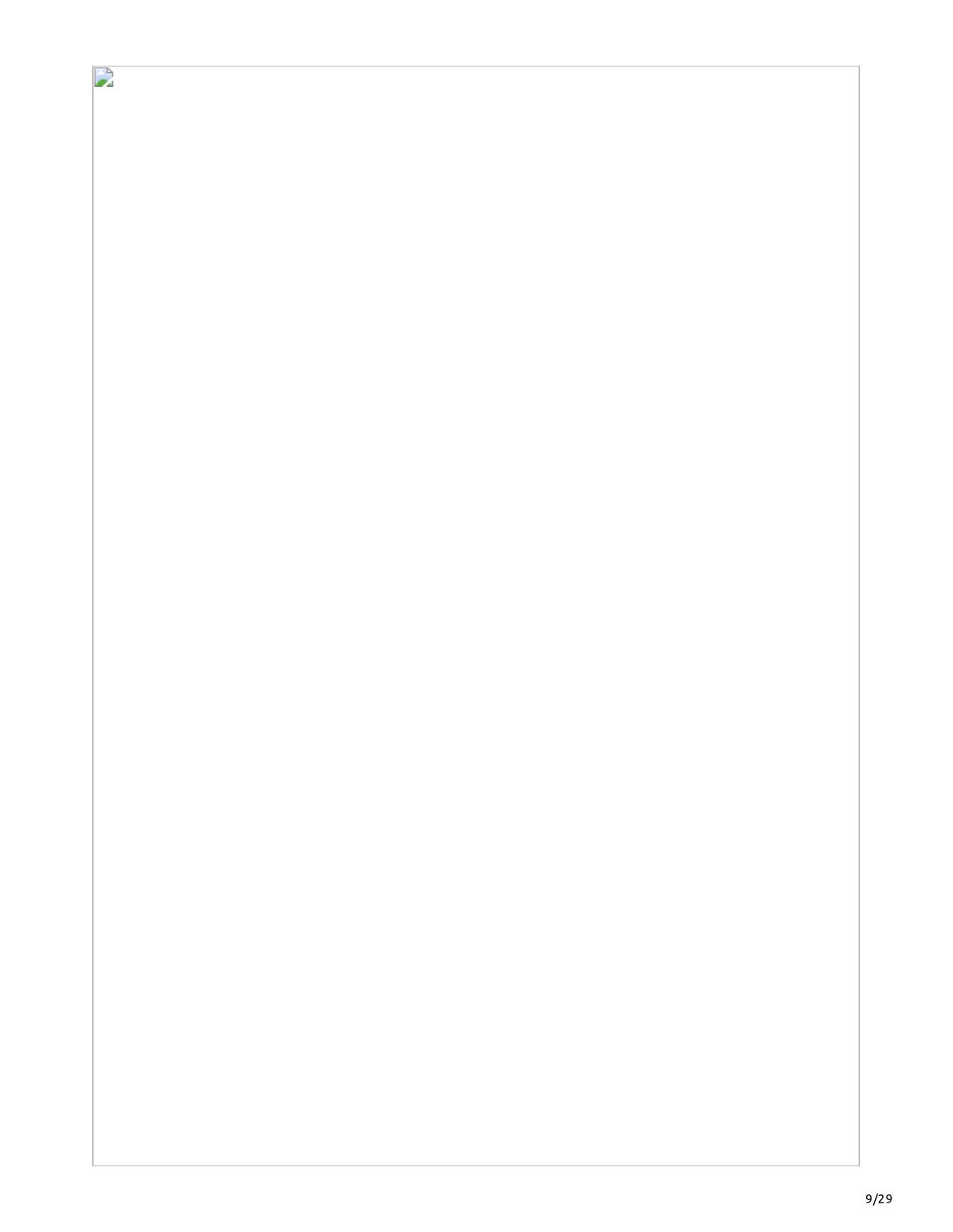#### *Figure 3 - PCAP vbs Script*

The script saves the second stage payload in the AppData/Local/Temp folder with a different name, then runs the malware as seen in Figure 4 and Figure 5.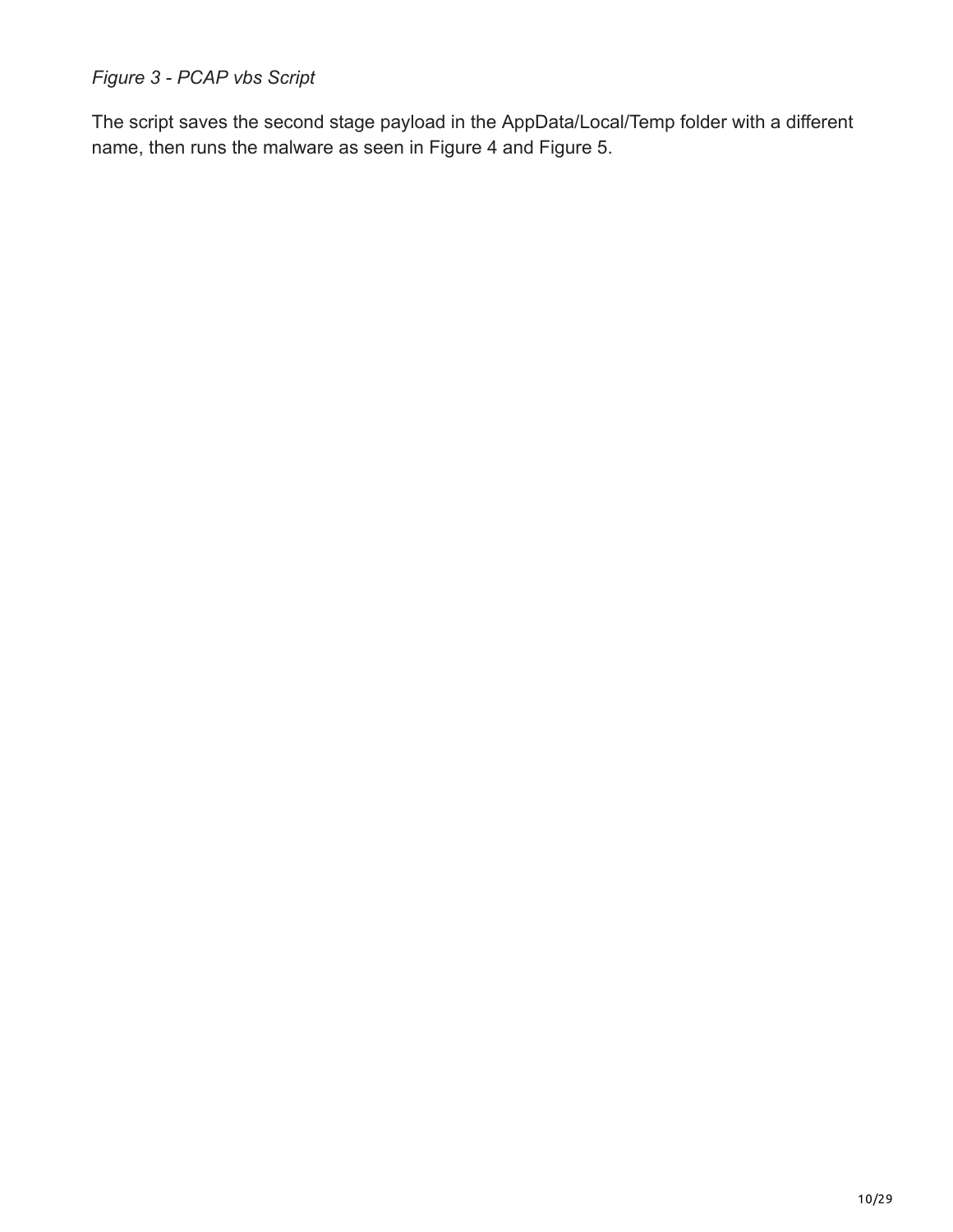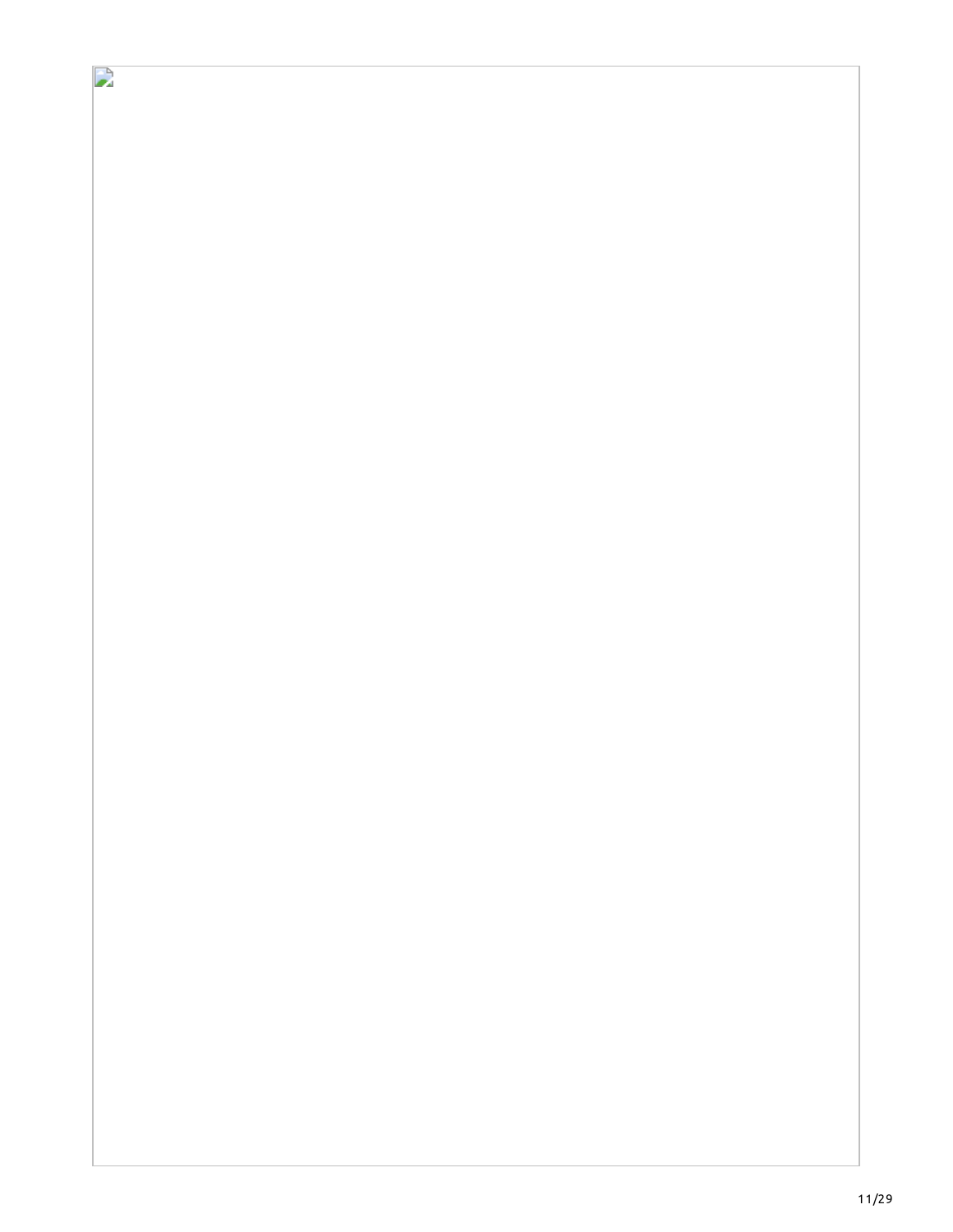### *Figure 4 -Temp Folder*

# $\overline{\phantom{a}}$

### *Figure 5 - Stage 2 of the Malware is Running*

The attack ends after encryption with the ransom message, seen below in Figure 6, then deletes itself.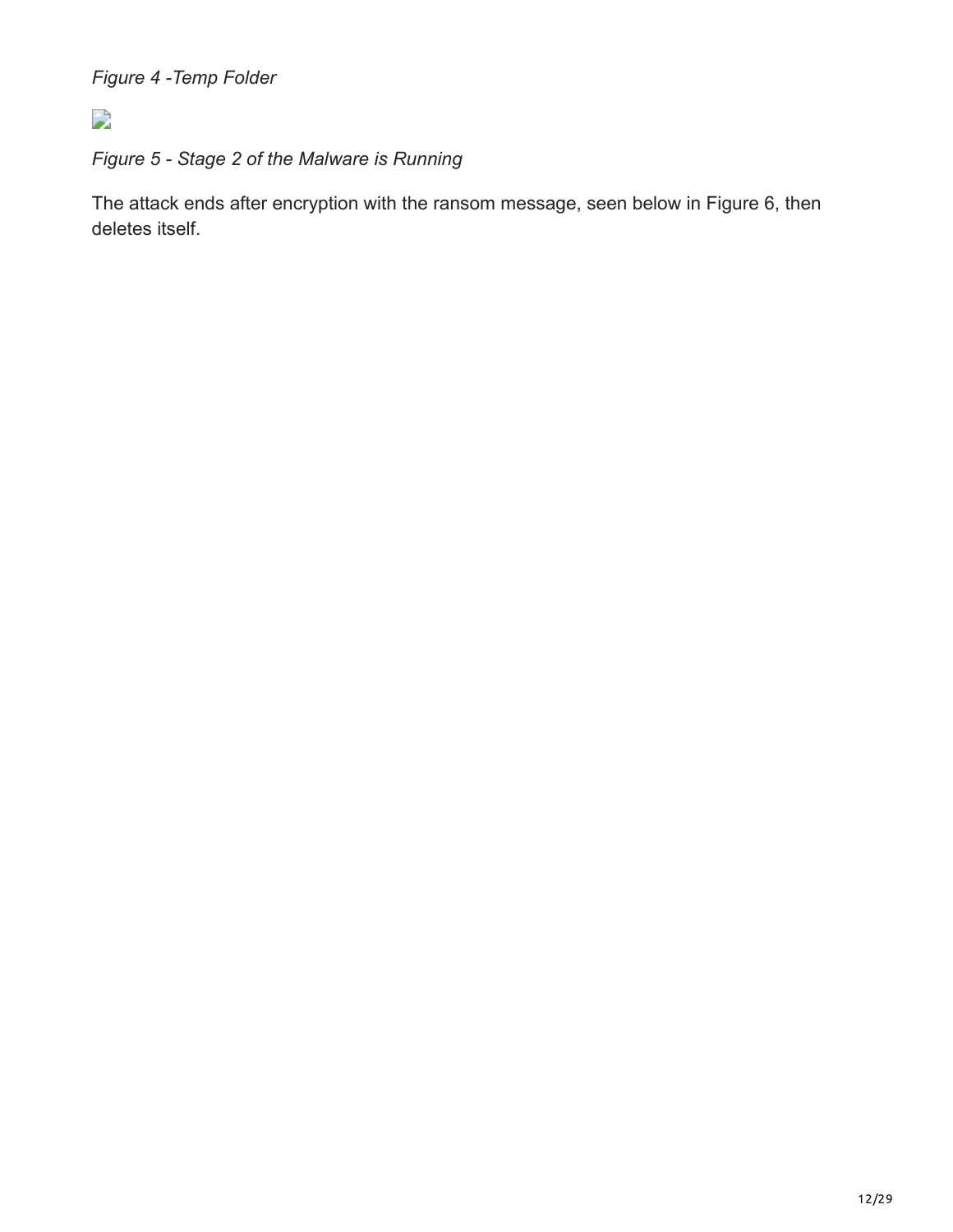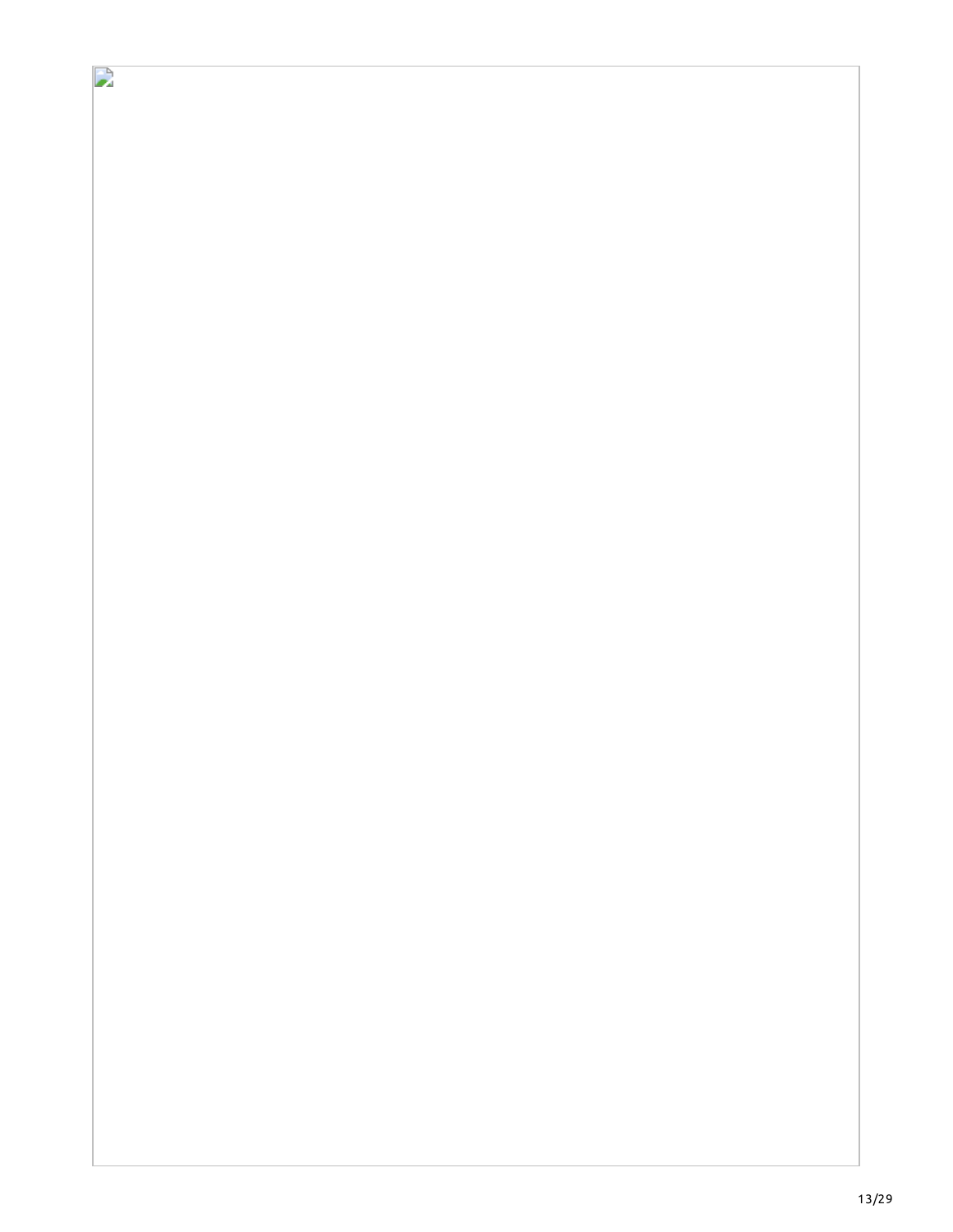Now all files on the system are encrypted with Diablo6, which we already know as Locky ransomware. Figure 6.a shows the affected files, post-encryption, with the new Diablo6 file type.

### $\Box$

### *Figure 6.a - DIABLO6 Encryption*

The Locky Diablo6 Ransomware will target the following file types:

*.*sql, .mp4, .7z, .rar, .m4a, .wma*, .*avi*, .*wmv, .csv, .d3dbsp, .zip, .sie, .sum, .ibank, .t13, .t12, .qdf*, .*gdb, .tax, .pkpass, .bc6, .bc7, .bkp*, .*qic*, .*bkf*, .*sidn*, .*sidd*, .*mddata*, .*itl*, .*itdb*, .*icxs*, .*hvpl*, .*hplg*, .*hkdb*, .*mdbackup*,* .backup, .backupdb, *.*syncdb*, .*gho*, .*cas*, .*svg, .map, .wmo*, .*itm*, .*sb*, .*fos*, .*mov*, .*vdf*, .*ztmp, .sis, .sid*, .*ncf, .menu, .layout, .dmp, .blob, .esm*, .*vcf*, .*vtf*, .*dazip*, .*fpk, .mlx, .kf*, .*iwd*, .*vpk, .tor, .psk, .rim, .w3x, .fsh*, .*ntl, .arch00, .lvl*, .*snx*, .*cfr*, .*ff*, .*vpp\_pc, .lrf, .m2, .mcmeta, .vfs0, .mpqge, .kdb, .db0, .dba, .rofl, .hkx, .bar, .upk, .das, .iwi, .litemod, .asset, .forge, .ltx, .bsa, .apk, .re4, .sav, .lbf, .slm, .bik, .epk, .rgss3a, .pak, .big, wallet, .wotreplay, .xxx, .desc, .py, .m3u, .flv, .js, .css, .rb, .png, .jpeg, .txt, .p7c, .p7b, .p12, .pfx, .pem, .crt, .cer, .der, .x3f, .srw, .pef, .ptx, .r3d, .rw2, .rwl, .raw, .raf, .orf, .nrw, .mrwref, .mef, .erf, .kdc, .dcr, .cr2, .crw, .bay, .sr2, .srf, .arw, .3fr, .dng, .jpe, .jpg, .cdr, .indd, .ai, .eps, .pdf, .pdd*, .*psd, .dbf, .mdf, .wb*2, .rtf, .*wpd, .dxg, .xf, .dwg, .pst, .accdb, .mdb, .pptm*, .pptx, .ppt, .*xlk*, .xlsb*, .xlsm, .*xlsx*, .*xls, .*wps*, .*docm, .docx, .doc, .odb, .odc, .odm, .*odp*, .ods, .*odt*.

The domain dbr663dnbssfrodison[dot]net was recently created on August 1st, 2017 using the registrant email: jenniemarc(at)mail.com. A reverse Whois Lookup on that account shows that 333 domains were registered by this email starting in 2016 and as recently as October 2017. Some of those domains are known to be serving other families of ransomware which can be seen in the appendix. We can use this registrant and these domains to proactively detect and prevent the download of the Locky payload.

# **How to Stop Locky and Attacks Like It**

Phishing emails can be tricky, as they're specifically designed to trick the end user into initiating an action that they believe to be legitimate. Whether it's opening a malicious email attachment or entering credentials to a fake Gmail or Yahoo login page, mitigating social engineering attacks can be achieved with user education. Below are some simple actions to take to help prevent these types of attacks:

- 1. Never open email if you don't know the sender.
- 2. Never open a document if you don't know where it came from.
- 3. Backup your personal information constantly.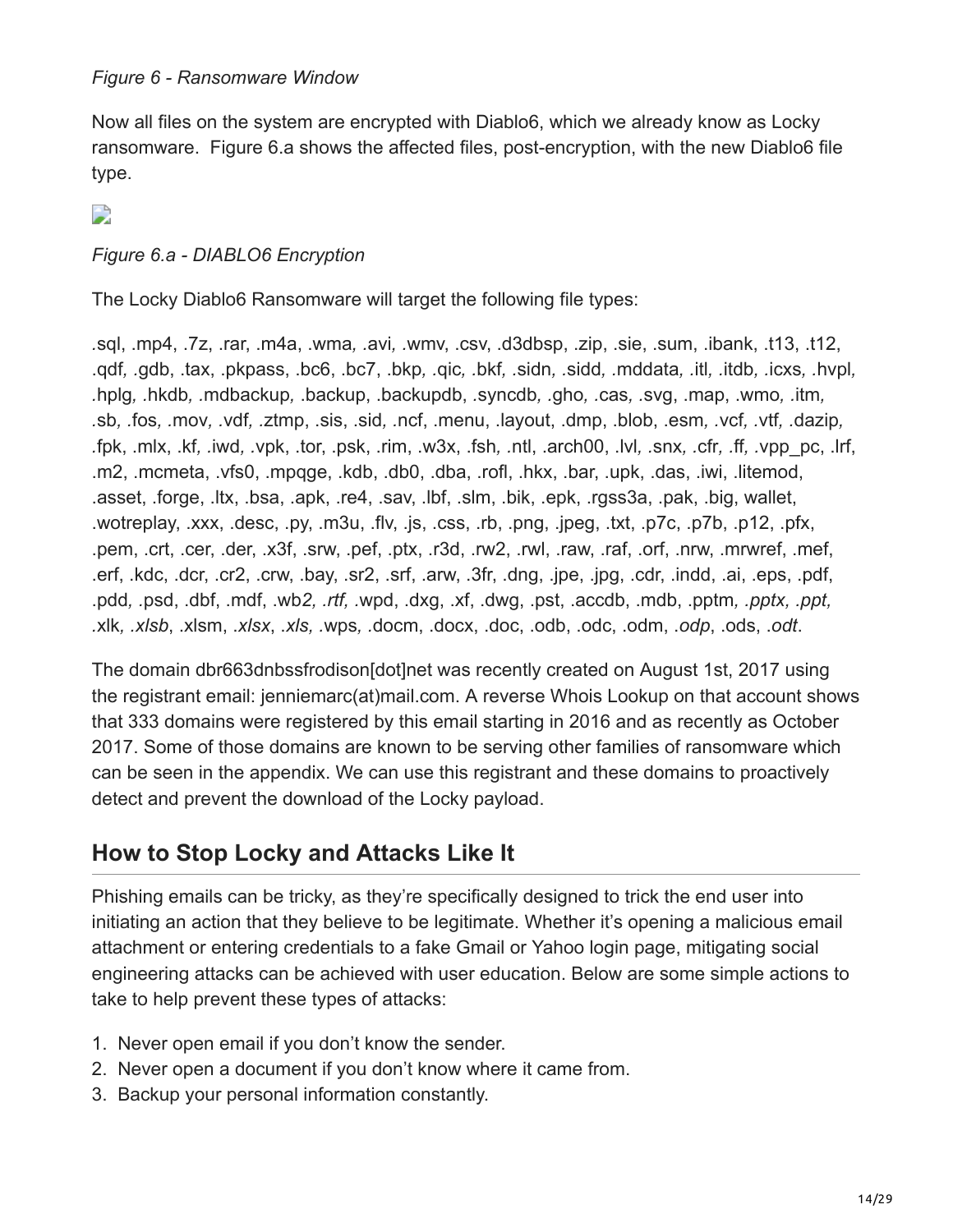[If you use our endpoint protection product, CylancePROTECT®, you are already](https://www.cylance.com/en_us/blog/cylance-vs-locky-ransomware.html) protected from this attack.

This is one form of many different attack patterns that we are seeing. The threat can be distributed via HTML attachments disguised as invoices, Word documents embedded with malicious macro code or Visual Basic scripts (VBS), malicious URLs in spam emails, VBS, JS files archived via RAR, ZIP or 7ZIP, and DDE Office Documents.

### **Indicators of Compromise (IoCs)**

9fe8323e5e88383283551e86bfe82518bbf68c00ae8e955fa91c738400a2d6d5 05234bcb6b5276cc39da03969be99dff7398217729dc896ef04db2fb58dd1cca F689391B0527FBF40D425E1FFB1FAFD5C84FA68AF790E8CC4093BCC81708C11B

Atesbocegianaokulu [dot] com dbr663dnbssfrodison [dot] net 213.142.130.106

y872ff2f.exe GlNPcFUJR.exe

# **APPENDIX**

Domain Name: foolerpolwer(dot)info Creation Date: 8/4/2017 Payload: JS Locky Downloader Hash256: 175054f99fad729d18bfc5314a162ca418f13a41e7325afe33b214c9d94aea72

Domain Name: tertrodefordown(dot)info Creation Date: 9/21/2017 Payload: VBS Locky Downloader Hash256: 25b6e194d57c0e2abd27c68da2815e869f089151d5581a33f8ca9e8a0b9b2de3

Domain Name: sdfsdgfsdfsdfsd(dot)info Creation Date: 9/1/2017 Payload: Trojan Banker Hash256: 3136fd5a06ad5b1cdc48ade31fe5fdce6c050e514f028db18230d31801592995

Domain Name: droohsdronfhystgfh(dot)info Creation Date: 8/17/2017 Payload: Ransom Locky Hash256: 3d653771933422f9a081ea122865da76edde83cdeb41b8b8e377833e75e21aca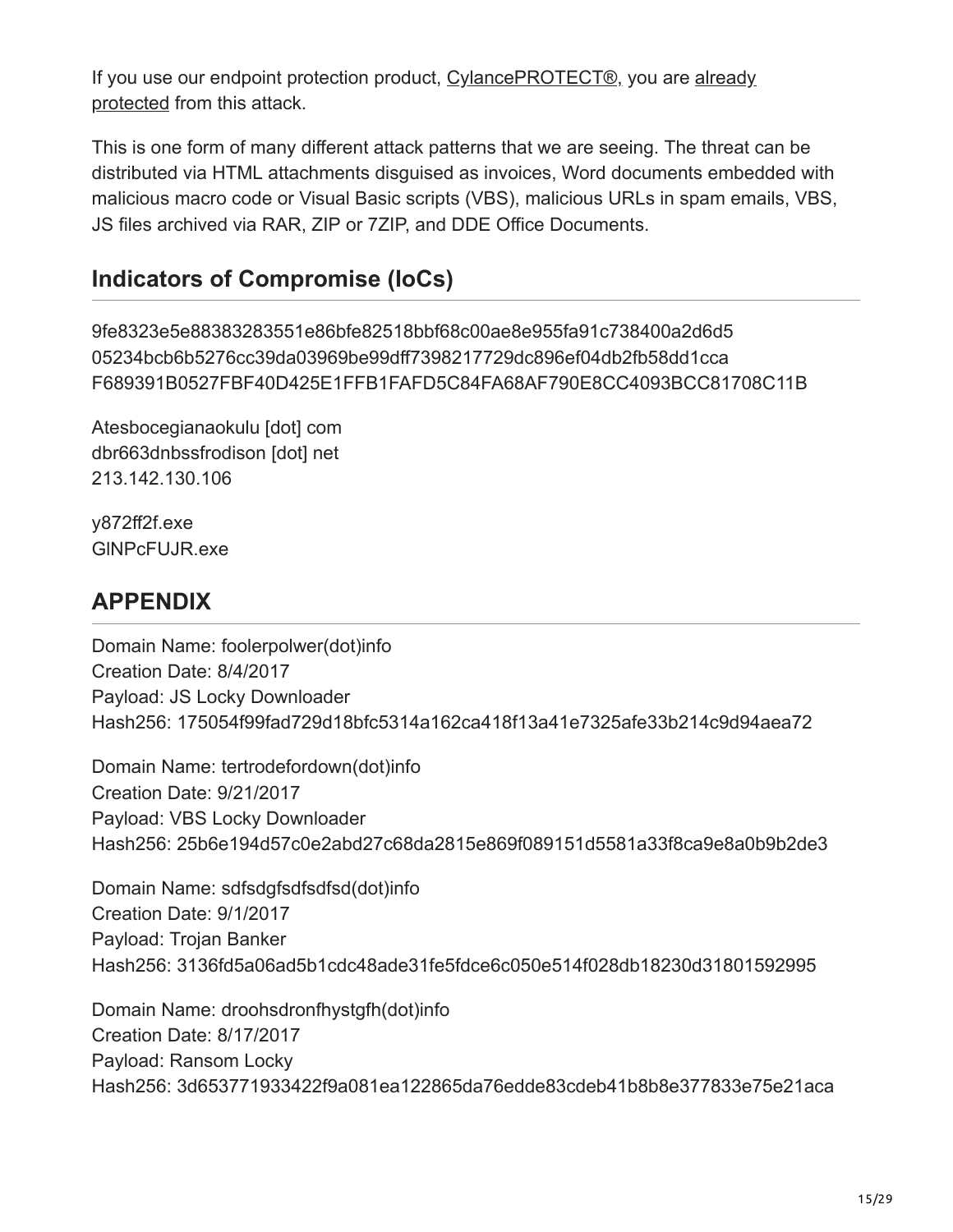Domain Name: soundgoodhj(dot)info Creation Date: 8/6/2017 Payload: Ransom Gryphon Hash256: 5e306f5a6aebc5c13ff92dc7de73f0618207deb925c1e4c66c25730f64caeac9

Domain Name: hg777hdorotosskot(dot)info Creation Date: 4/12/2017 Payload: Ransom Locky Hash256: 61897573ac9e221c42a7a1fe9d1468b6fd10911df8ffd9485deaa158505896aa

Domain Name: rateventrithathen(dot)info Creation Date: 9/20/2017 Payload: Ransom Locky Hash256: 6687de88bb2798f6e0e8c96fca699a59f0ecc9baecda006887c70962e76d381b

Domain Name: toplooneytopwe(dot)info Creation Date: 6/18/2016 Payload: JS Locky Downloader Hash256: 99e299930cf68c9c76f4a2bec7489c496e3a8f9e9c6b3e45794d6484b8151412

Domain Name: porticutoof(dot)info Creation Date: 12/8/2016 Payload: JS Locky Downloader Hash256: 9adb8658dd1827fbdb36d864e804f8dd5804c5ca0739affd91c4168066c4b048

Domain Name: grandfatherisgood(dot)biz Creation Date: 9/12/2017 Payload: Trojan Hash256: a41523a75206b6eabeacd06a33abc681e7969a396f69b3b93a802ef162aa2d6b

Domain Name: petrovichmargonovbratva(dot)biz Creation Date: 8/4/2017 Payload: Trojan Banker Hash256: a4a0dcb422530fc0e79adeac90583125c70b6a3ffe13d315d882bb10c7711ffb

Domain Name: unhanorarse(dot)info Creation Date: 9/20/2017 Payload: Ransom Locky Hash256: c35f705df9e475305c0984b05991d444450809c35dd1d96106bb8e7128b9082f

Domain Name: lollyonn(dot)info Creation Date: 12/9/2016 Payload: JS Locky Downloader Hash256: c8118a8efd5d201792cf1c3abeeda249036000205fab144fdbdc7fdf20aa77d7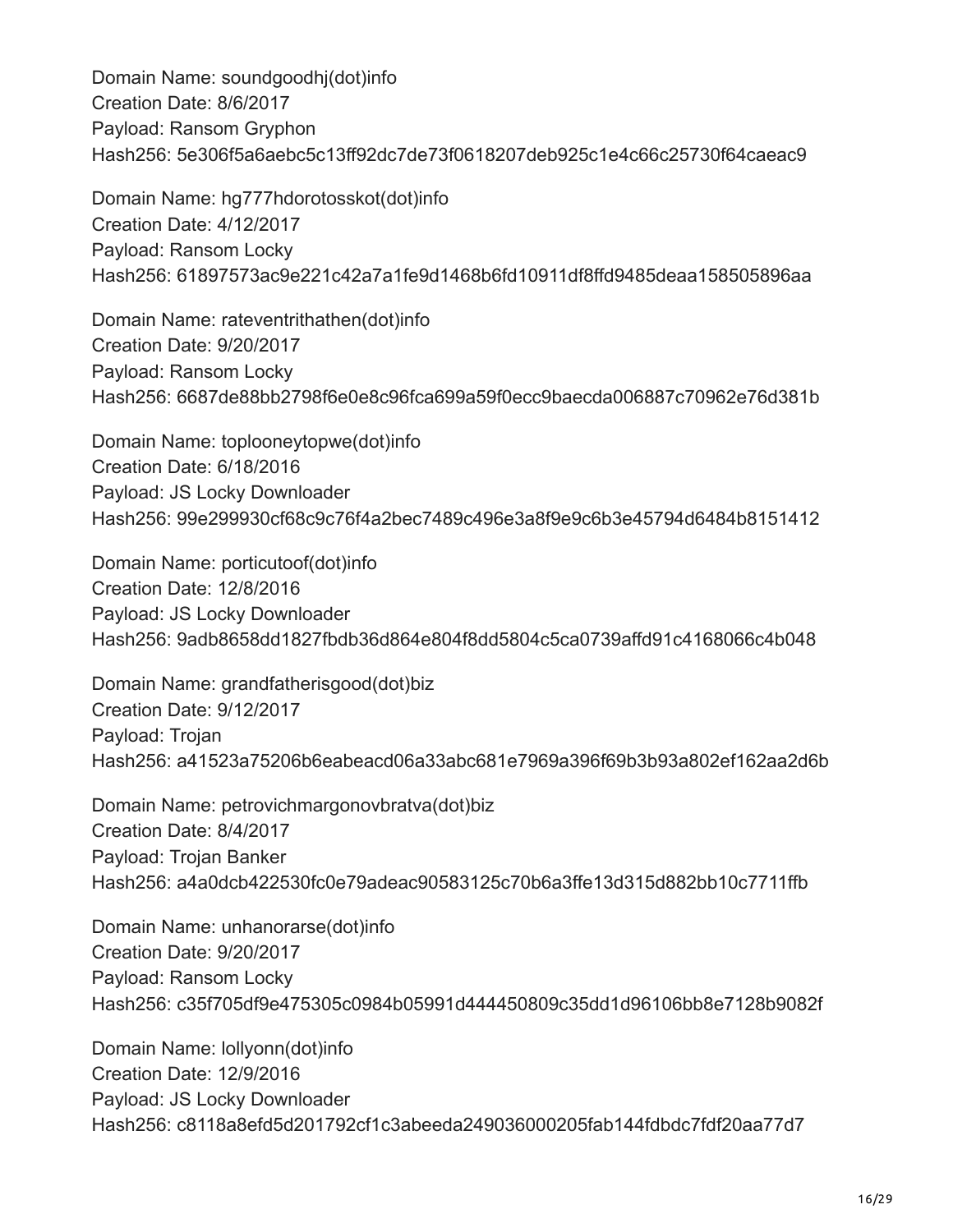Domain Name: ciickdomka(dot)info Creation Date: 10/6/2017 Payload: Ransom Locky Hash256: df255af635a2dde04c031db95862f11e1bf44fe5cfc10d3b20bd4678ed818567

Domain Name: jacklosko(dot)info Creation Date: 10/5/2017 Payload: Ransom Locky Hash256: eead04036eccb12ea4e27c38047bbad6899ada4cc1e9e9154c5ac1dfdedd38cc

Domain Name: tolopkedoper(dot)info Creation Date: 10/3/2017 Payload: Ransom Locky Hash256: f196a81eab51eadbcf3c5171c3c23ce35a7320a8434676ac9265dda2c0aec229

Domain Name: mokazylokh(dot)info Creation Date: 10/8/2017 Payload: Trojan Hash256: f317cd282eabf150e660619a686ac9c2af11ac59d103abaea2756c221d33af45

Domain Name: trmbobodortyuoiyrt(dot)org Creation Date: 8/7/2017 Payload: Ransom Locky Hash256: f689391b0527fbf40d425e1ffb1fafd5c84fa68af790e8cc4093bcc81708c11b

Domain Name: moroplinghaptan(dot)info Creation Date: 9/20/2017 Payload: JS Locky Downloader Hash256: fde84a9e721c55675452ed2d2f12f224e19a0a24116d3a47efe1633b1c6b404c

| <b>DOMAIN NAME</b>          | <b>CREATION</b><br><b>DATE</b> |
|-----------------------------|--------------------------------|
| carderverifiedstore(dot)biz | 10/16/2017                     |
| cvvshopvalid(dot)info       | 10/16/2017                     |
| dollsgoals(dot)info         | 10/16/2017                     |
| onlinestoretrack2(dot)biz   | 10/16/2017                     |
| shopcvvvalid(dot)biz        | 10/16/2017                     |
| shoptrack2online(dot)info   | 10/16/2017                     |
| sutranidf(dot)info          | 10/13/2017                     |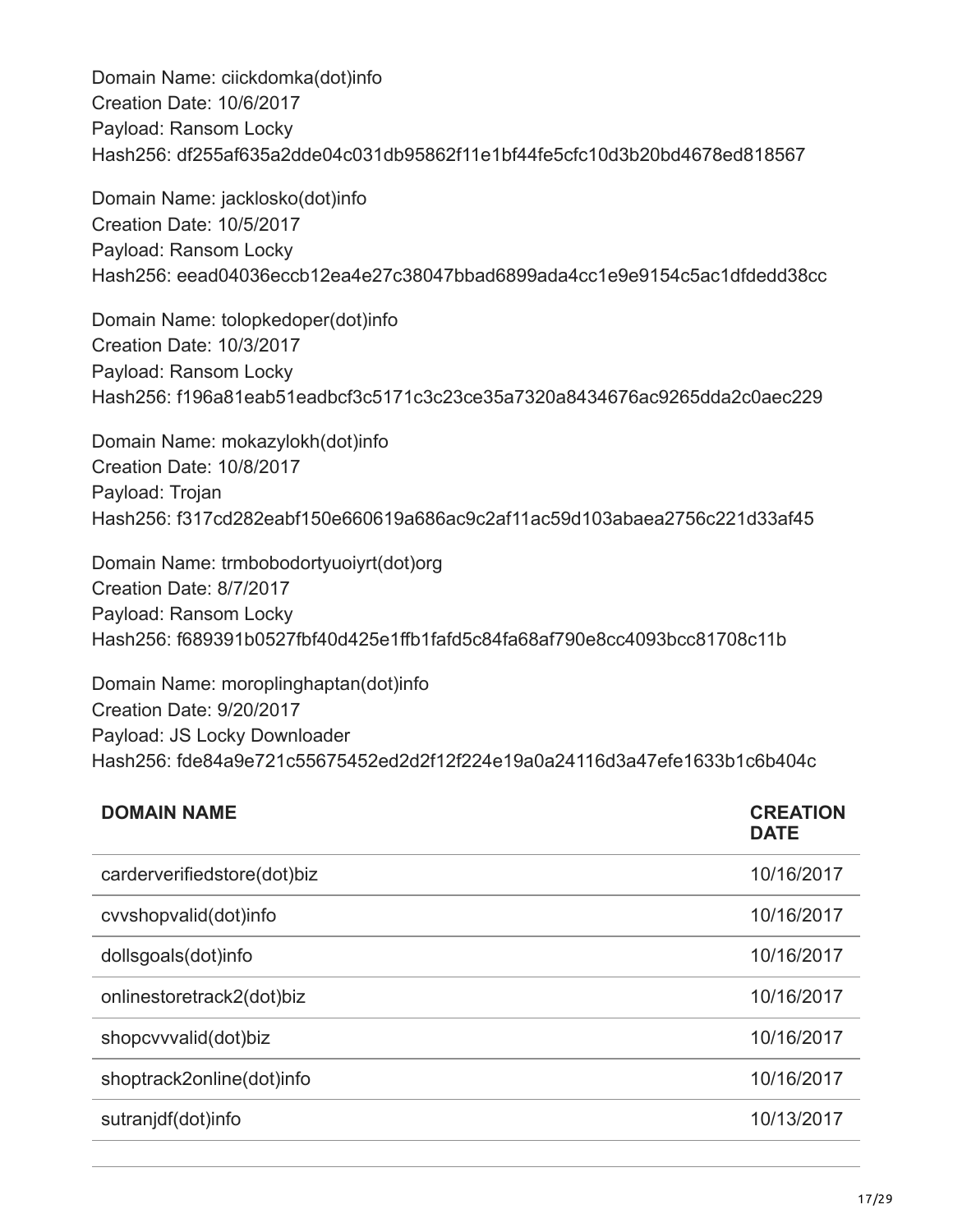| netflixpersonnal-billing(dot)info    | 10/9/2017 |
|--------------------------------------|-----------|
| netflixsupport-verification(dot)info | 10/2/2017 |
| netflixupdate(dot)info               | 9/22/2017 |
| 35sdc2(dot)biz                       | 9/20/2017 |
| bw2g3sg(dot)biz                      | 9/20/2017 |
| dkkdjslla(dot)info                   | 9/13/2017 |
| kamadexa(dot)info                    | 9/13/2017 |
| intesasanpaoloverifica(dot)info      | 9/3/2017  |
| ingdirectonline(dot)info             | 8/29/2017 |
| o2bonusbandwidthpromo(dot)info       | 8/6/2017  |
| opencloudstorage(dot)info            | 8/2/2017  |
| gdrroonttolsdart(dot)info            | 7/31/2017 |
| trombositting(dot)org                | 7/31/2017 |
| zasxqwedcvfr(dot)info                | 7/19/2017 |
| projectconceive(dot)info             | 7/18/2017 |
| koolakolasq(dot)info                 | 7/14/2017 |
| nortonfja(dot)info                   | 7/12/2017 |
| pp-transaktion-de(dot)info           | 7/7/2017  |
| pp-transaktion(dot)info              | 7/7/2017  |
| sweetbalancereuro(dot)top            | 7/7/2017  |
| transaktion-de(dot)info              | 7/7/2017  |
| transaktion-pp(dot)info              | 7/7/2017  |
| transaktion(dot)info                 | 7/7/2017  |
| castrolopezf(dot)top                 | 7/5/2017  |
| ccollergla(dot)top                   | 7/5/2017  |
| cesarjeg(dot)top                     | 7/5/2017  |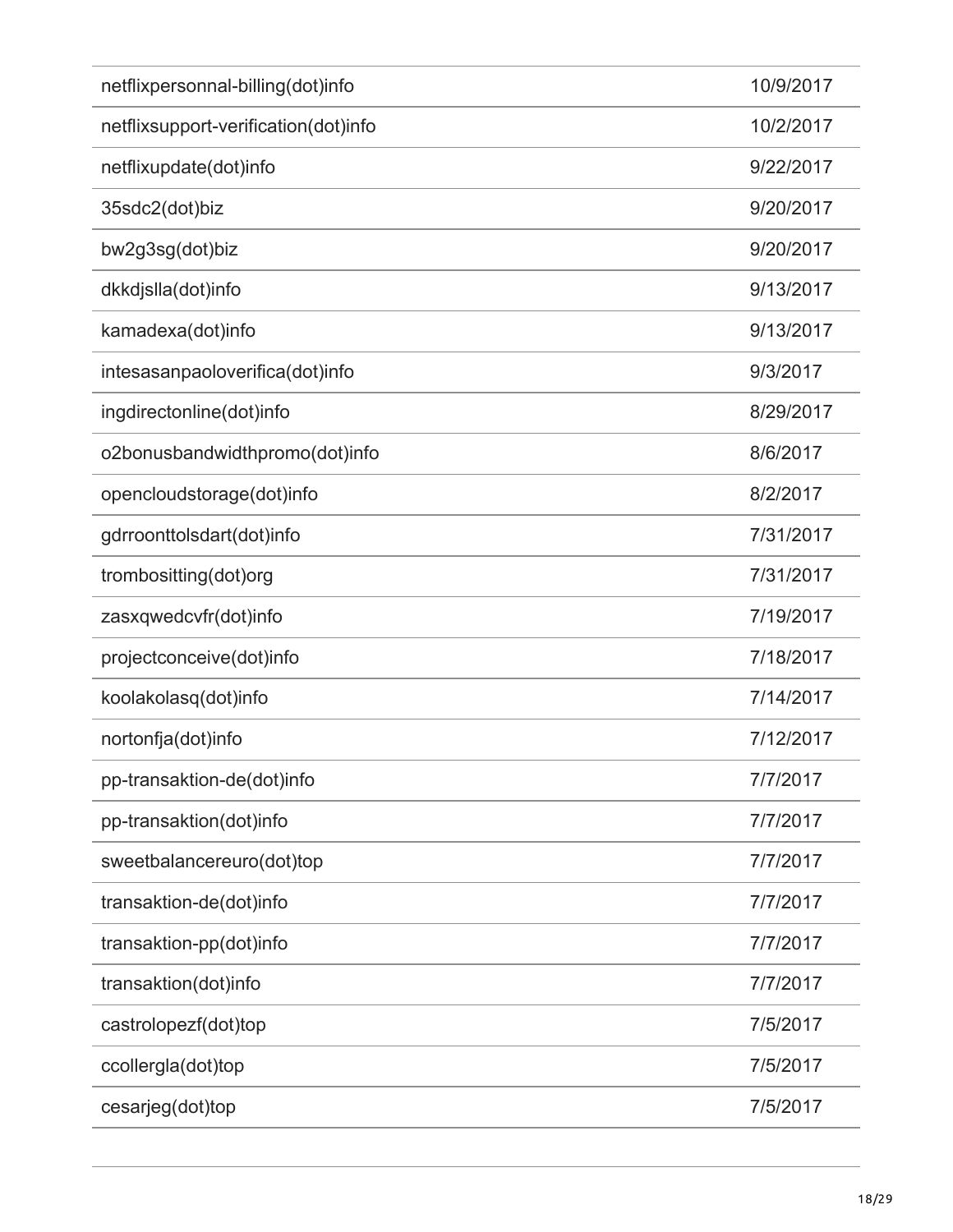| cmoahyrdla(dot)top           | 7/5/2017  |
|------------------------------|-----------|
| coolmanianade(dot)top        | 7/5/2017  |
| daaloodac(dot)top            | 6/27/2017 |
| dastonond(dot)top            | 6/27/2017 |
| dbvopeoo(dot)top             | 6/27/2017 |
| dndsmoidsa(dot)top           | 6/27/2017 |
| doamebnsa(dot)top            | 6/27/2017 |
| rammonteredot(dot)info       | 6/27/2017 |
| taripoinov(dot)top           | 6/22/2017 |
| beturuitem(dot)top           | 6/21/2017 |
| clippodoops(dot)top          | 6/21/2017 |
| coolfamerl(dot)top           | 6/21/2017 |
| julesmitthxrfusion(dot)top   | 6/21/2017 |
| memaleicas(dot)top           | 6/21/2017 |
| yateheenth(dot)top           | 6/21/2017 |
| caloploerd(dot)top           | 6/20/2017 |
| cloplodanx(dot)top           | 6/20/2017 |
| comocsmad(dot)top            | 6/20/2017 |
| bing-msn(dot)top             | 6/16/2017 |
| chatwork(dot)org             | 6/16/2017 |
| securesparkasse(dot)info     | 6/16/2017 |
| amozion(dot)top              | 6/15/2017 |
| checkio2uha(dot)top          | 6/15/2017 |
| sparkassensicherheit(dot)top | 6/15/2017 |
| sparsecure(dot)info          | 6/15/2017 |
| banggonefl(dot)top           | 6/14/2017 |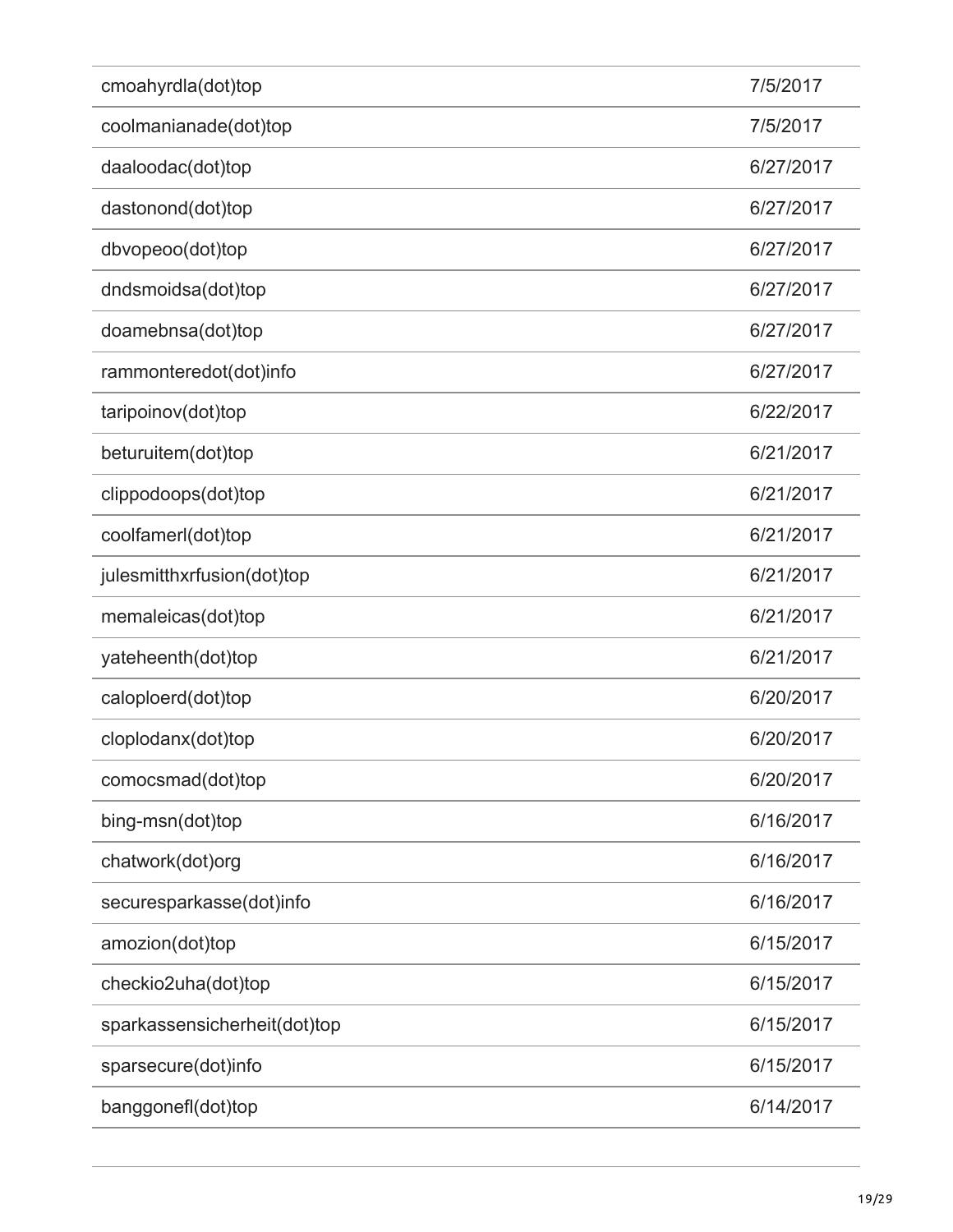| bobydokeq(dot)top                            | 6/14/2017 |
|----------------------------------------------|-----------|
| bodeaskopq(dot)top                           | 6/14/2017 |
| bommbewakq(dot)top                           | 6/14/2017 |
| bzmomfasej(dot)top                           | 6/14/2017 |
| information-sicherheit-deutschland(dot)top   | 6/13/2017 |
| kundenservice-sicherheit-deutschland(dot)top | 6/13/2017 |
| samaywondererer(dot)top                      | 6/13/2017 |
| support-kundenservice-sicherheit(dot)top     | 6/13/2017 |
| support-sicherheit-deutschland(dot)top       | 6/13/2017 |
| andrwnolas(dot)top                           | 6/10/2017 |
| trominguatedrop(dot)org                      | 6/10/2017 |
| aboomnsaoq(dot)top                           | 6/8/2017  |
| alopoaqux(dot)top                            | 6/8/2017  |
| angorzmq(dot)top                             | 6/8/2017  |
| anonoduz(dot)top                             | 6/8/2017  |
| friecedara(dot)top                           | 6/8/2017  |
| hncidhweh(dot)top                            | 6/8/2017  |
| sicherere-sparkasse(dot)info                 | 6/5/2017  |
| sparkassen-hilfe(dot)info                    | 6/5/2017  |
| sparkassen-support(dot)info                  | 6/5/2017  |
| validatiion(dot)info                         | 6/1/2017  |
| 7tausd(dot)info                              | 5/31/2017 |
| asdg68a(dot)info                             | 5/31/2017 |
| atufd5a(dot)info                             | 5/31/2017 |
| bilinom(dot)info                             | 5/31/2017 |
| data-service-de(dot)info                     | 5/31/2017 |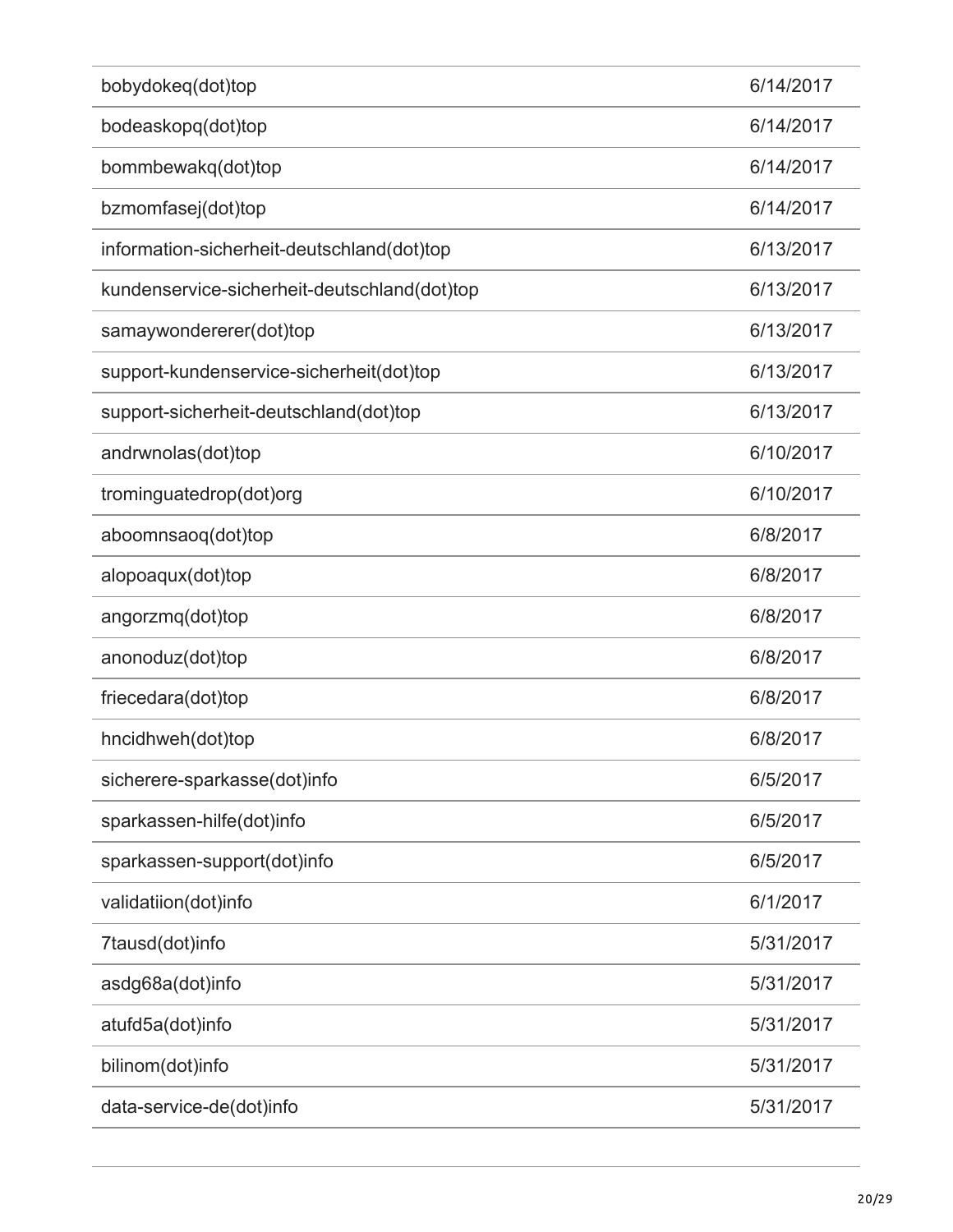| friecedara(dot)org               | 5/31/2017 |
|----------------------------------|-----------|
| irveneloni(dot)info              | 5/31/2017 |
| jyatdha5(dot)info                | 5/31/2017 |
| nyminalowe(dot)info              | 5/31/2017 |
| pp-data-service-de(dot)info      | 5/31/2017 |
| sparkasse-onlinebanking(dot)info | 5/31/2017 |
| sparkasseonline(dot)info         | 5/31/2017 |
| xciahessea(dot)info              | 5/31/2017 |
| deinesparkasse(dot)info          | 5/30/2017 |
| e67tfgc4uybfbnfmd(dot)org        | 5/30/2017 |
| hv7verjdhfbvdd44f(dot)info       | 5/30/2017 |
| soonnydfokkhekildfr(dot)info     | 5/30/2017 |
| fly-search(dot)top               | 5/27/2017 |
| flysearch(dot)top                | 5/27/2017 |
| travel-pro(dot)top               | 5/27/2017 |
| youtoolgrabeertorse(dot)org      | 5/24/2017 |
| donaifryac(dot)top               | 5/23/2017 |
| goodcoolac(dot)top               | 5/23/2017 |
| sopoqaira(dot)top                | 5/23/2017 |
| y887drossetorling(dot)info       | 5/23/2017 |
| yonaopqsd(dot)top                | 5/23/2017 |
| zopoaheika(dot)top               | 5/23/2017 |
| aboulthous(dot)top               | 5/22/2017 |
| reterbawax(dot)top               | 5/22/2017 |
| zelispecto(dot)top               | 5/20/2017 |
| orderid(dot)info                 | 5/18/2017 |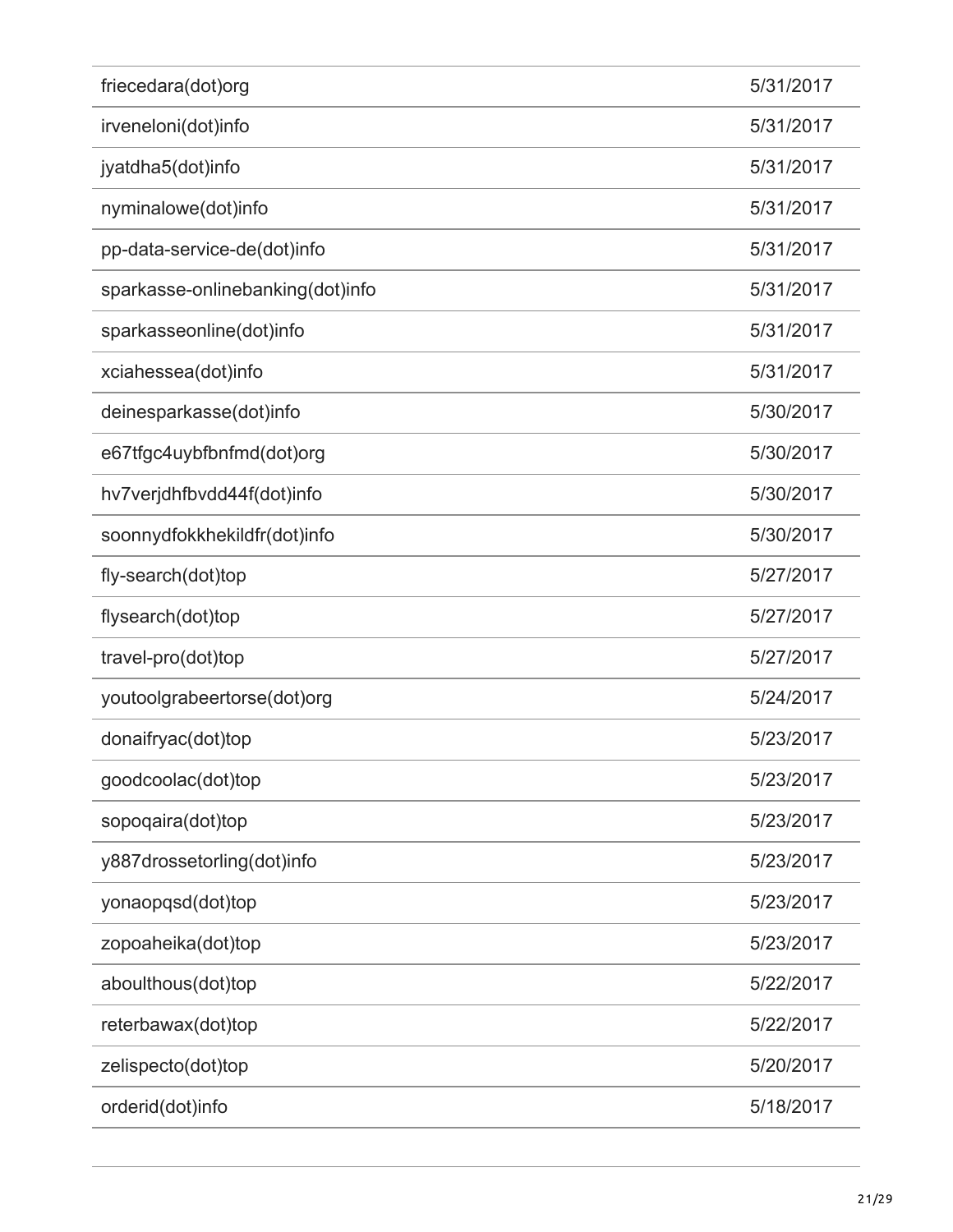| justgoogkaz(dot)top               | 5/17/2017 |
|-----------------------------------|-----------|
| kinkplusvb(dot)top                | 5/17/2017 |
| oldloverfg(dot)top                | 5/17/2017 |
| pichdollard(dot)top               | 5/17/2017 |
| realpolyfv(dot)top                | 5/17/2017 |
| mernederu(dot)top                 | 5/16/2017 |
| valiidation(dot)top               | 5/16/2017 |
| veriificatiion(dot)info           | 5/16/2017 |
| betsransfercomunications(dot)org  | 5/14/2017 |
| bublegoom(dot)top                 | 5/14/2017 |
| maximusstafastoriesticks(dot)info | 5/14/2017 |
| sdfsdfsdf22aaa(dot)biz            | 5/14/2017 |
| vallidity(dot)info                | 5/14/2017 |
| verifiy(dot)info                  | 5/14/2017 |
| veriify(dot)top                   | 5/14/2017 |
| herrossoidffr6644qa(dot)top       | 5/13/2017 |
| astracama(dot)top                 | 5/11/2017 |
| chinawokia(dot)top                | 5/11/2017 |
| momendfakol(dot)top               | 5/11/2017 |
| qipokacool(dot)top                | 5/11/2017 |
| sjffonrvcik45bd(dot)info          | 5/11/2017 |
| viperfoxca(dot)top                | 5/11/2017 |
| cewjnjkewlwefjn(dot)top           | 5/5/2017  |
| skihaz(dot)org                    | 5/5/2017  |
| wscfgfr23azfg(dot)top             | 5/5/2017  |
| bilinom(dot)top                   | 5/3/2017  |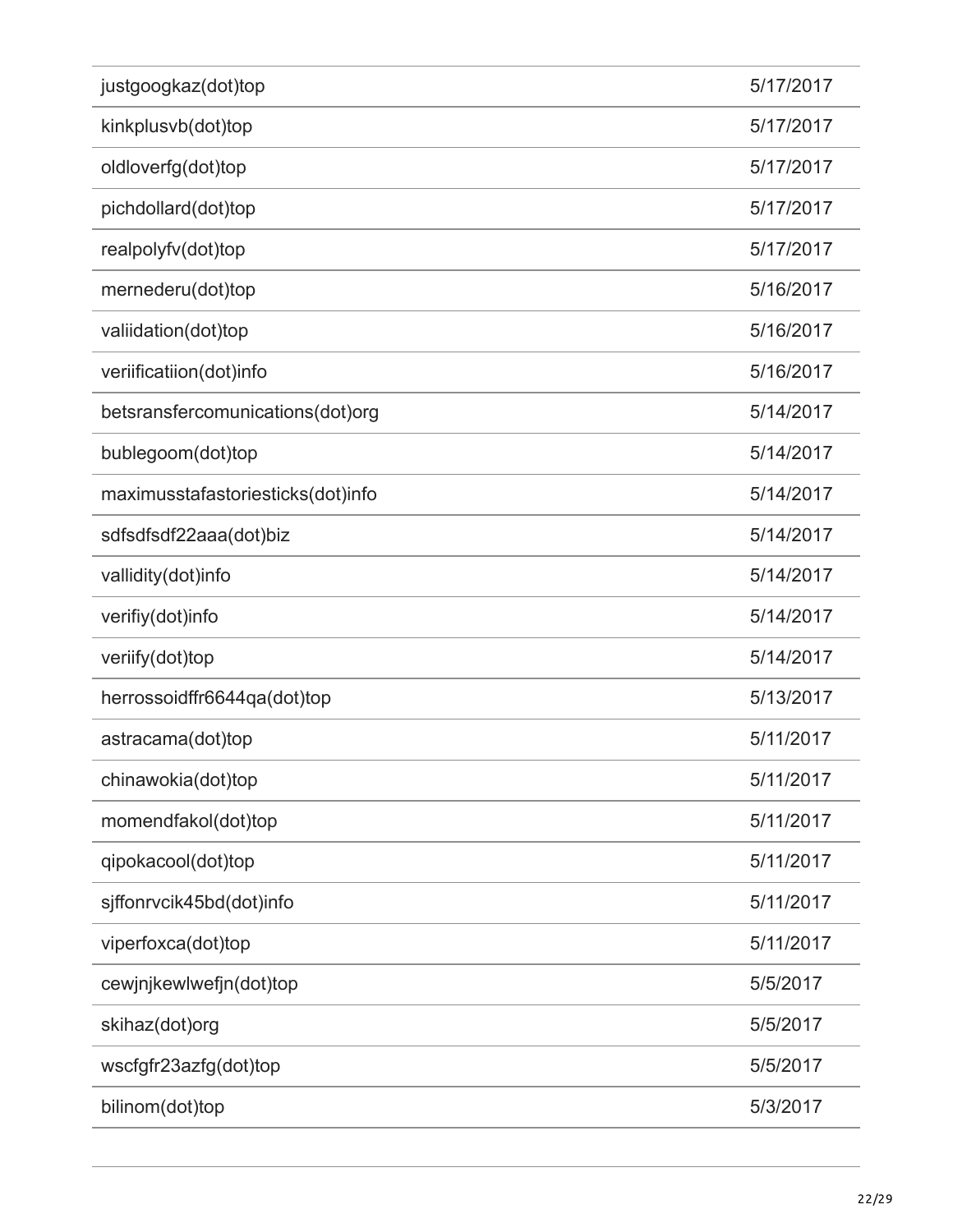| gangvooloq(dot)top         | 5/3/2017  |
|----------------------------|-----------|
| inatinmeg(dot)top          | 5/3/2017  |
| ionernment(dot)top         | 5/3/2017  |
| johnalmcx(dot)top          | 5/3/2017  |
| mopooland(dot)top          | 5/3/2017  |
| samaybktfacjxiqxrt(dot)top | 5/3/2017  |
| samaytfacjxiozqzxt(dot)top | 5/3/2017  |
| shonmitab(dot)top          | 5/3/2017  |
| sousedopac(dot)top         | 5/3/2017  |
| teds04(dot)top             | 5/3/2017  |
| teff23(dot)top             | 5/3/2017  |
| terr44(dot)top             | 5/3/2017  |
| weekdkla(dot)top           | 5/3/2017  |
| newdoagear(dot)top         | 5/1/2017  |
| newfornz(dot)top           | 5/1/2017  |
| seahomevb(dot)top          | 5/1/2017  |
| horsezangd(dot)top         | 4/28/2017 |
| kingzoneg(dot)top          | 4/28/2017 |
| 4rebaopfgrewe(dot)top      | 4/26/2017 |
| batypli3werty(dot)top      | 4/26/2017 |
| reytxdgyeaaa4(dot)top      | 4/26/2017 |
| castropoolx(dot)info       | 4/13/2017 |
| fkksjobnn43(dot)org        | 4/12/2017 |
| parking-service(dot)us     | 4/12/2017 |
| chinasolz(dot)top          | 4/10/2017 |
| doomnooaxc(dot)top         | 4/10/2017 |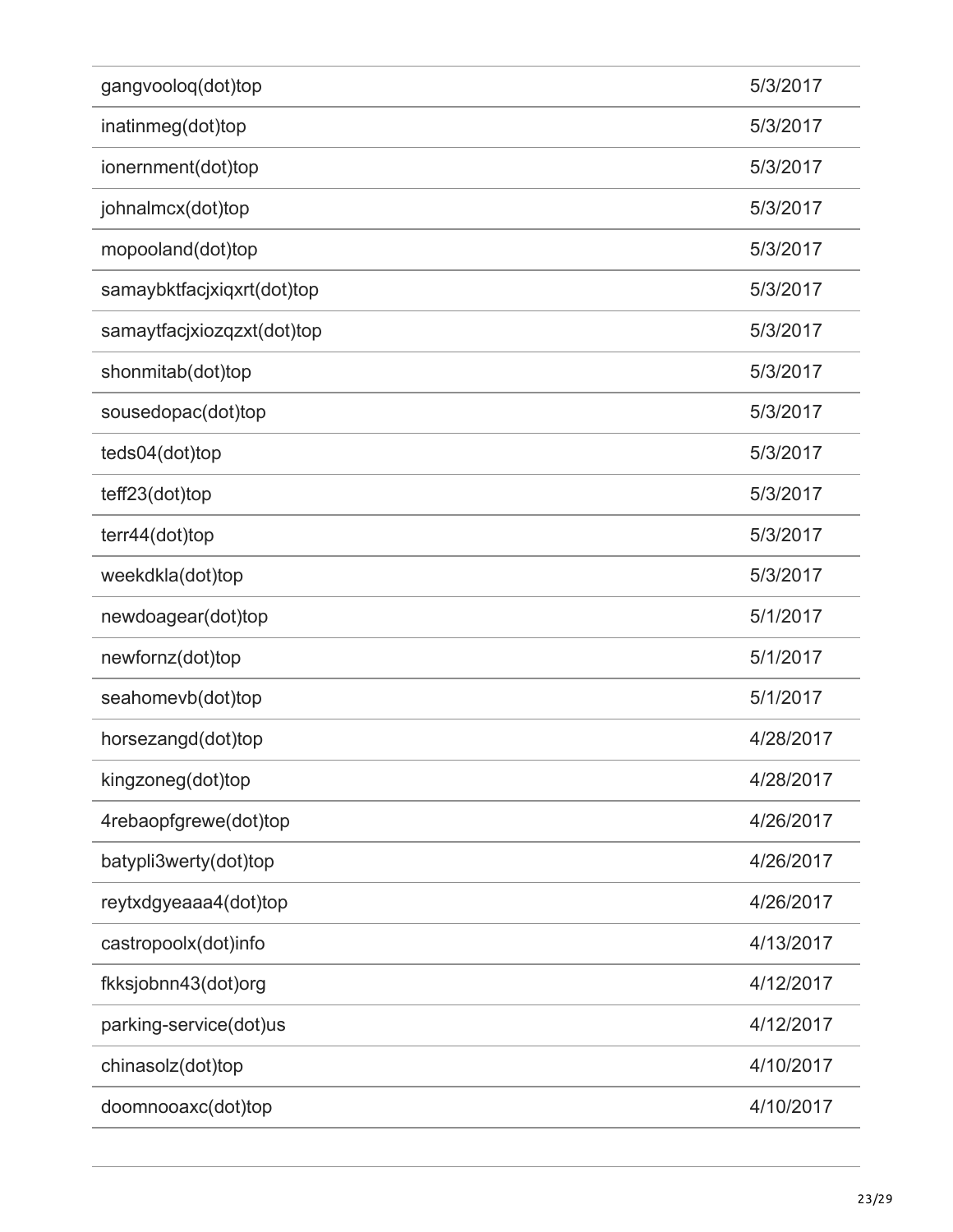| funmasterg(dot)top                                                    | 4/10/2017 |
|-----------------------------------------------------------------------|-----------|
| kancoolk(dot)top                                                      | 4/10/2017 |
| sunajobc(dot)top                                                      | 4/10/2017 |
| bloomexit(dot)info                                                    | 4/9/2017  |
| fortflutter(dot)info                                                  | 4/9/2017  |
| zipzipzipzob(dot)top                                                  | 4/9/2017  |
| mhforum(dot)biz                                                       | 4/8/2017  |
| astrasunxc(dot)top                                                    | 4/6/2017  |
| faprilzexuetemidrrter(dot)wang                                        | 4/6/2017  |
| kapelfoorh(dot)top                                                    | 4/6/2017  |
| lopo99(dot)top                                                        | 4/6/2017  |
| nobelopoenz(dot)top                                                   | 4/6/2017  |
| sore32(dot)top                                                        | 4/6/2017  |
| sudo32(dot)top                                                        | 4/6/2017  |
| vedsa43(dot)top                                                       | 4/6/2017  |
| cole87(dot)top                                                        | 4/5/2017  |
| douh887(dot)top                                                       | 4/5/2017  |
| faprilzexuetequwxtw(dot)top                                           | 4/5/2017  |
| fop94(dot)top                                                         | 4/5/2017  |
| fpp07(dot)top                                                         | 4/5/2017  |
| gormanovsarbentol(dot)xyz                                             | 4/5/2017  |
| lopo00(dot)top                                                        | 4/5/2017  |
| mene004(dot)top                                                       | 4/5/2017  |
| poprtgedfjijogsrrgefdofwewogosvoasowarufoqwedqfwerioeqiwwqfwe(dot)top | 4/5/2017  |
| xcff43g(dot)top                                                       | 4/5/2017  |
| airventilgood(dot)top                                                 | 4/3/2017  |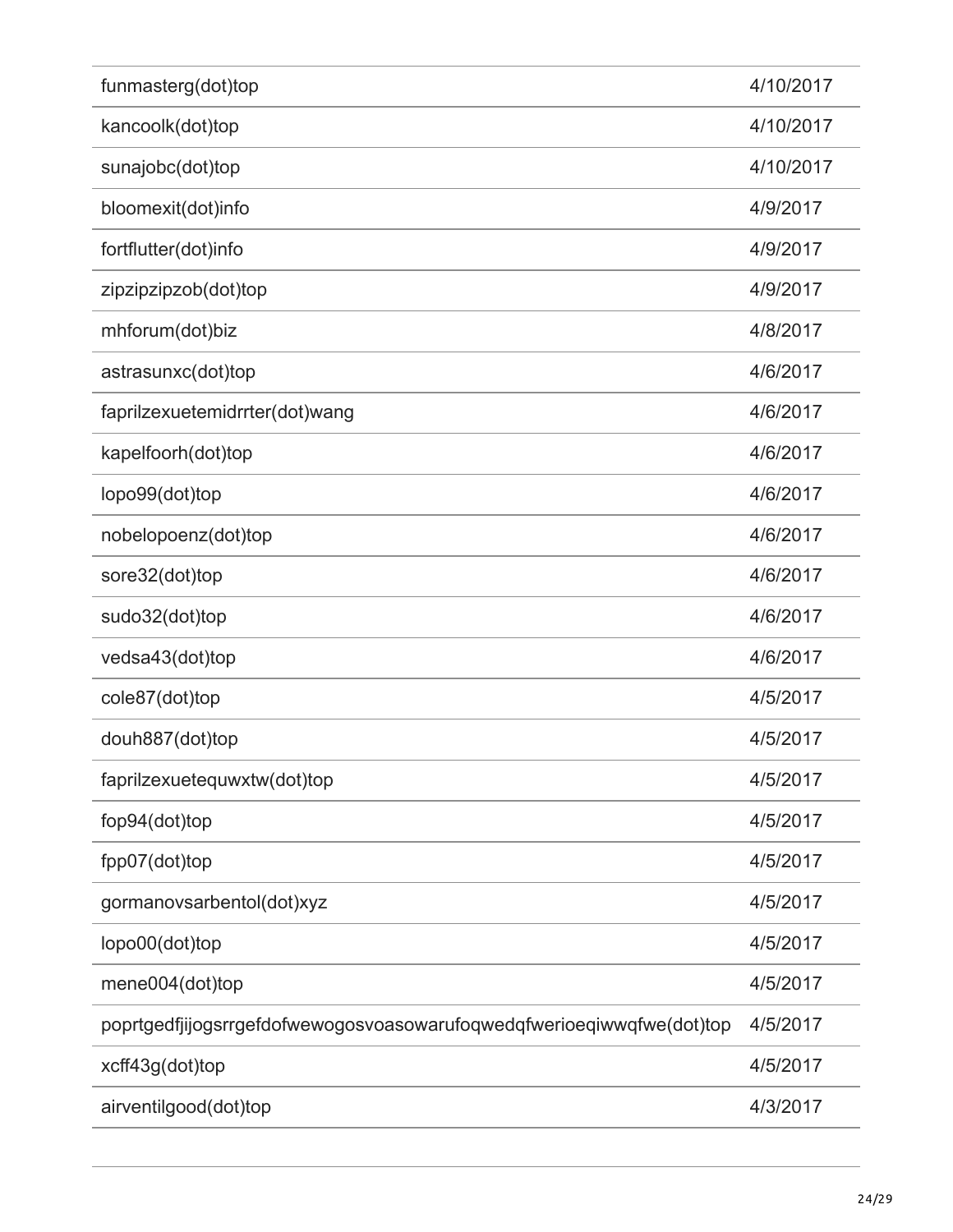| mop22(dot)top                        | 4/3/2017  |
|--------------------------------------|-----------|
| nie92p(dot)top                       | 4/3/2017  |
| s234op(dot)top                       | 4/3/2017  |
| ubc188(dot)top                       | 4/3/2017  |
| ineragons(dot)info                   | 4/2/2017  |
| microsoft-update-server82148(dot)top | 4/2/2017  |
| bkasioqpz(dot)top                    | 3/31/2017 |
| gerbnopesa(dot)top                   | 3/31/2017 |
| nowsunnygk(dot)top                   | 3/31/2017 |
| opennewsnz(dot)top                   | 3/31/2017 |
| sunfloridjk(dot)top                  | 3/31/2017 |
| obamaloshara(dot)top                 | 3/27/2017 |
| chromehakc(dot)top                   | 3/26/2017 |
| fffgooaldq(dot)top                   | 3/26/2017 |
| ffjoleedas(dot)top                   | 3/26/2017 |
| hoopcinezc(dot)top                   | 3/26/2017 |
| newsectorbs(dot)top                  | 3/26/2017 |
| testoviydom2(dot)wang                | 3/26/2017 |
| watherfka(dot)top                    | 3/26/2017 |
| chromebewfk(dot)top                  | 3/24/2017 |
| chromefastl(dot)top                  | 3/24/2017 |
| naiikkledc(dot)top                   | 3/22/2017 |
| voperforseanx(dot)top                | 3/22/2017 |
| dboosajqn(dot)top                    | 3/21/2017 |
| fooplodanx(dot)top                   | 3/21/2017 |
| gooolgeremf(dot)top                  | 3/21/2017 |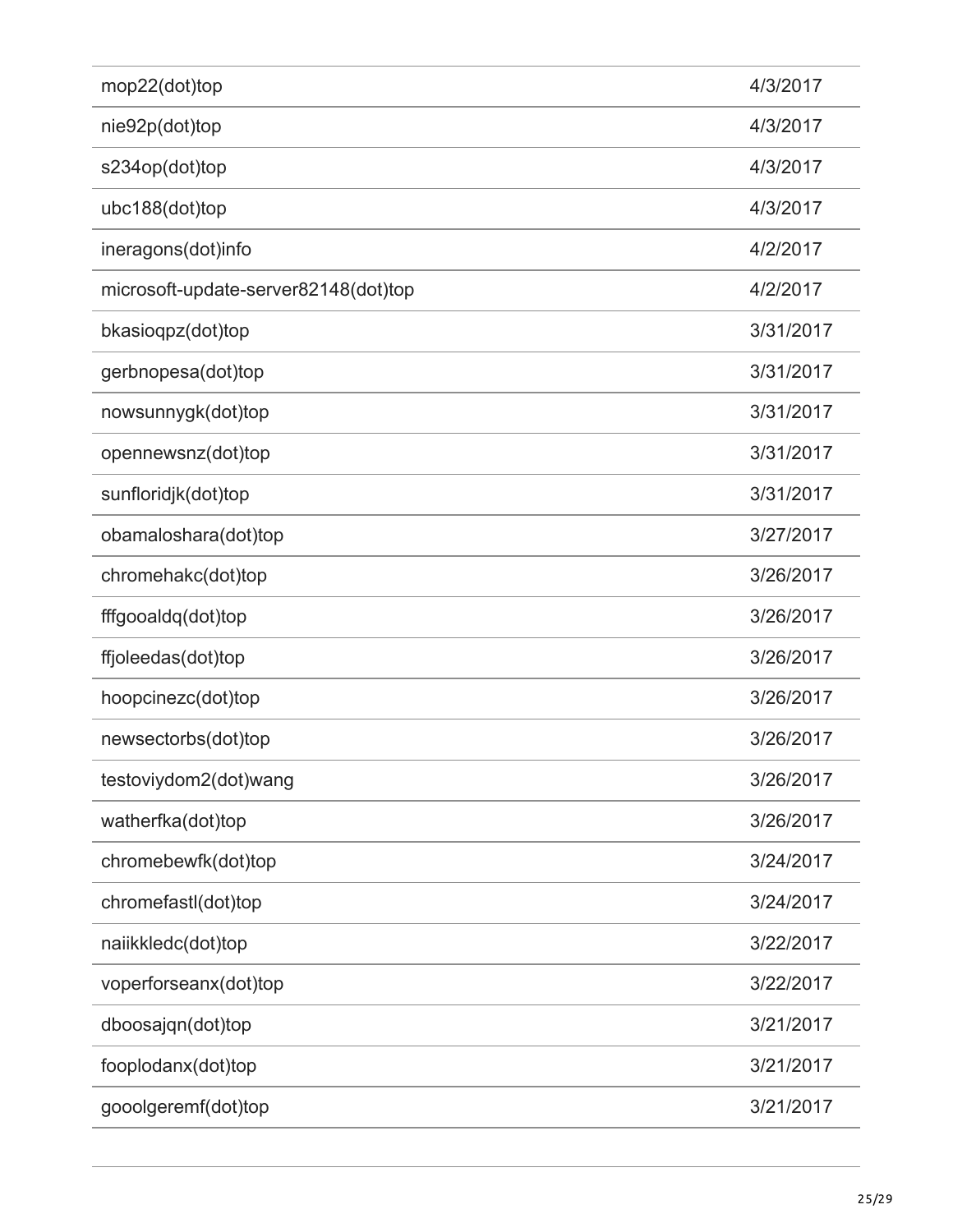| treetopztrxxdertyu(dot)top  | 3/21/2017 |
|-----------------------------|-----------|
| truemityunituistep(dot)top  | 3/21/2017 |
| bobdomjda(dot)top           | 3/20/2017 |
| yunityreyrehol(dot)top      | 3/20/2017 |
| infosavetop(dot)top         | 3/17/2017 |
| sonicfopase(dot)top         | 3/17/2017 |
| gijilemependel(dot)top      | 3/16/2017 |
| newfjoledc(dot)top          | 3/16/2017 |
| nngolodasz(dot)top          | 3/16/2017 |
| fkauueeepla(dot)top         | 3/14/2017 |
| fploosate(dot)top           | 3/14/2017 |
| lobsterscrewallt(dot)top    | 3/14/2017 |
| djlooedpoa(dot)top          | 3/11/2017 |
| toytyaclucomunit(dot)top    | 3/10/2017 |
| dpooldoopla(dot)top         | 3/9/2017  |
| marchjobkax(dot)top         | 3/8/2017  |
| sxyseywerty(dot)top         | 3/7/2017  |
| domain121111331(dot)top     | 3/6/2017  |
| domaina12wsss(dot)top       | 3/3/2017  |
| foolalexas(dot)top          | 3/3/2017  |
| tregretryfaltervipo(dot)top | 3/3/2017  |
| pentsshoperqunity(dot)top   | 3/2/2017  |
| rolerxunitywsto(dot)top     | 3/2/2017  |
| nondopled(dot)top           | 3/1/2017  |
| hoolpofaw(dot)top           | 2/27/2017 |
| govementruystd(dot)top      | 2/23/2017 |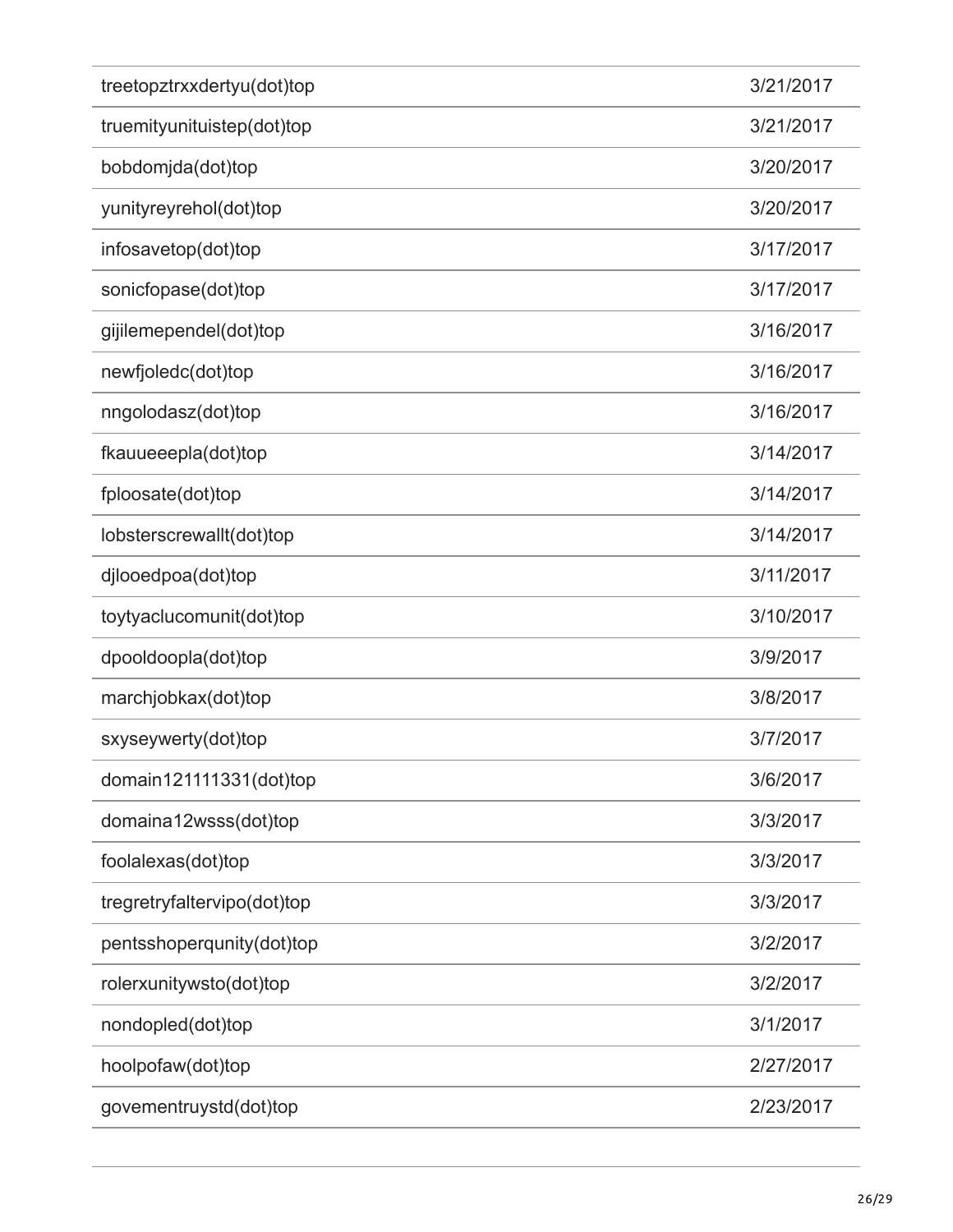| adroeneqerty(dot)top                                                  | 2/17/2017 |
|-----------------------------------------------------------------------|-----------|
| sumnitdomains(dot)top                                                 | 2/16/2017 |
| polaerunity(dot)top                                                   | 2/15/2017 |
| basopoew(dot)top                                                      | 2/14/2017 |
| fopeioaas(dot)top                                                     | 2/11/2017 |
| zoerpoled(dot)top                                                     | 2/10/2017 |
| dqpowera(dot)top                                                      | 2/9/2017  |
| vanrityunity(dot)top                                                  | 2/9/2017  |
| unityiestgen(dot)top                                                  | 2/4/2017  |
| footarepu(dot)top                                                     | 1/26/2017 |
| folueopa(dot)top                                                      | 1/24/2017 |
| panntyplenty(dot)top                                                  | 1/24/2017 |
| pennysgoods(dot)top                                                   | 1/24/2017 |
| sallykandymandy(dot)top                                               | 1/23/2017 |
| toagoores(dot)top                                                     | 1/23/2017 |
| transponitieswan(dot)top                                              | 1/21/2017 |
| sutraponef(dot)top                                                    | 1/20/2017 |
| aloepolera(dot)top                                                    | 1/16/2017 |
| treetopzxxtredtyu(dot)wang                                            | 1/16/2017 |
| dogtosamdnc(dot)top                                                   | 1/13/2017 |
| fooperight(dot)top                                                    | 1/13/2017 |
| sicherheit-deutschland-kundenservice(dot)top                          | 1/12/2017 |
| kledwdjvfklopcopdcjsdfdqlkweqwljrquriepewewqrufjcladqpiomzzds(dot)top | 1/11/2017 |
| senchar(dot)biz                                                       | 1/11/2017 |
| travelsserts(dot)wang                                                 | 1/7/2017  |
| weiter-zur-bank(dot)top                                               | 1/7/2017  |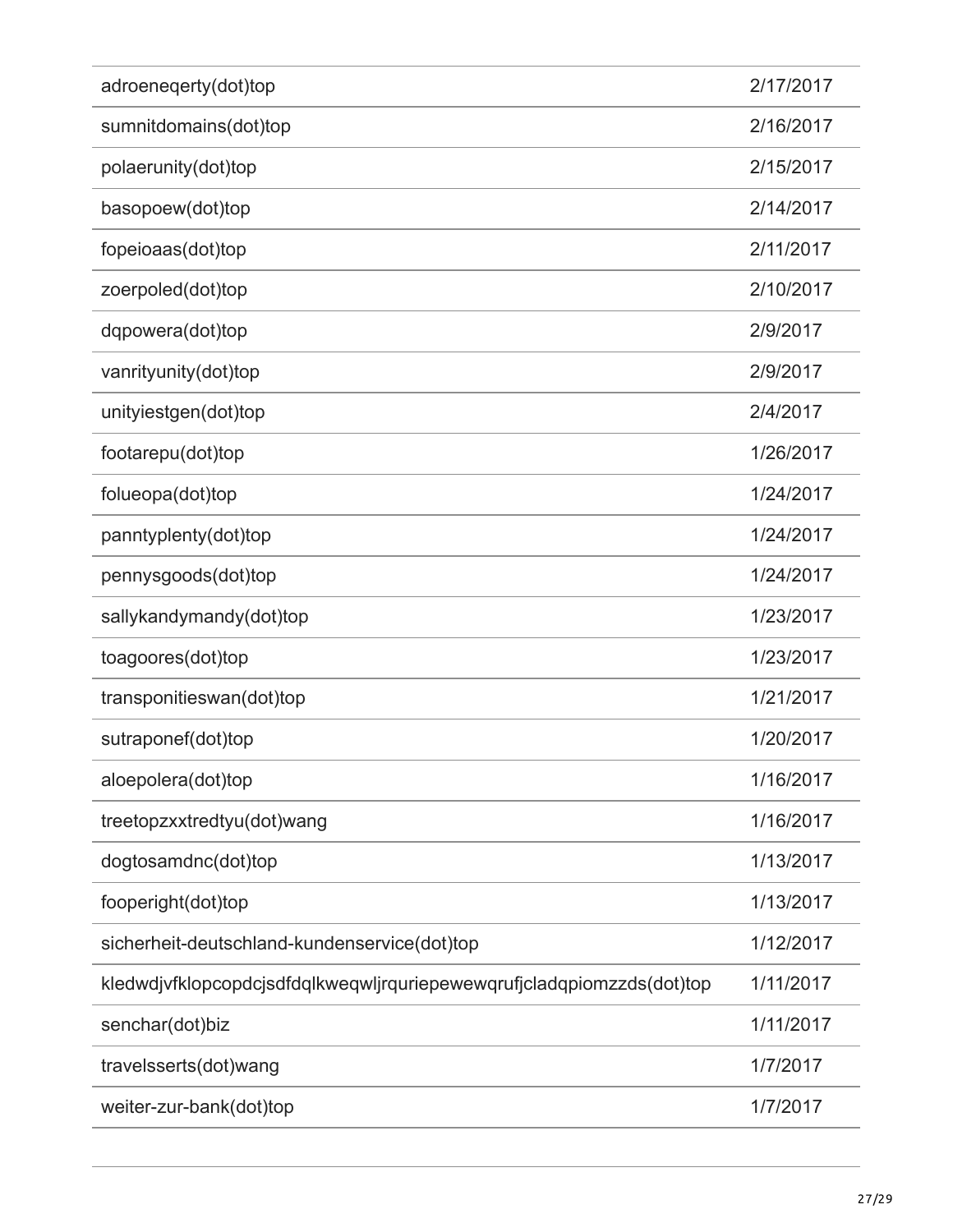| bogidoggy(dot)top                    | 1/6/2017   |
|--------------------------------------|------------|
| networksinform(dot)top               | 1/6/2017   |
| security-amerilcanexpress(dot)online | 1/5/2017   |
| 823ad893992(dot)top                  | 1/2/2017   |
| 828347d8923(dot)top                  | 1/2/2017   |
| xoejyyhoncfdvdgzxe(dot)top           | 1/2/2017   |
| roverstop(dot)top                    | 12/27/2016 |
| igoodsnd(dot)wang                    | 12/22/2016 |
| igoodsst(dot)top                     | 12/22/2016 |
| verifizierung23857392(dot)biz        | 12/22/2016 |
| dealkolld(dot)top                    | 12/21/2016 |
| weiter-zur-bank(dot)biz              | 12/21/2016 |
| weiterleitung-zur-bank(dot)biz       | 12/21/2016 |
| au-netbank(dot)top                   | 12/20/2016 |
| errorfola(dot)top                    | 12/20/2016 |
| newgiftnd(dot)wang                   | 12/20/2016 |
| newgiftst(dot)top                    | 12/20/2016 |
| dbftnty456ffff(dot)top               | 12/16/2016 |
| salesnd(dot)top                      | 12/16/2016 |
| jobbelopa(dot)top                    | 12/15/2016 |
| zombiedoomq(dot)top                  | 12/15/2016 |
| dondokier(dot)top                    | 12/13/2016 |
| stickersdes(dot)org                  | 12/13/2016 |
| copiesnd(dot)top                     | 12/12/2016 |
| nnapoakea(dot)top                    | 12/12/2016 |
| qopahighk(dot)top                    | 12/12/2016 |